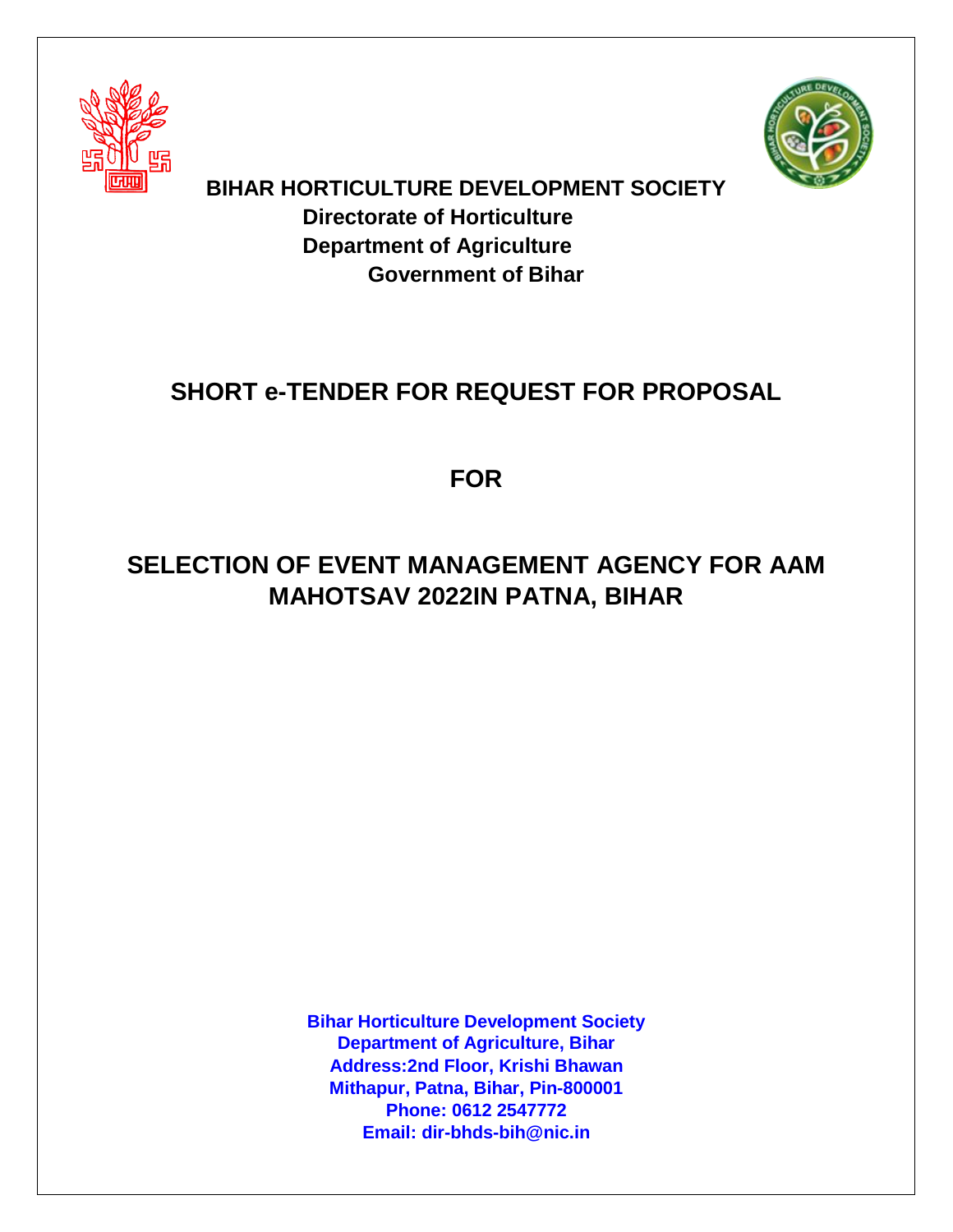# **Bihar Horticulture Development Society Directorate of Horticulture Department of Agriculture**

**Government of Bihar 2nd Floor, Krishi Bhawan, Mithapur, Patna – 800001**

**No. Date**:

## **Short Notice Inviting Request for Proposal through e- tender**

Very Short tender For Request for Proposal (RfP), is invited, from event management agencies / companies for AAM Mahotsav 2022to be organized at Gyan Bhawan, near Gandhi Maidan, Patna, Bihar. The requisite details are as mentioned below:

| <b>SN</b>      | <b>Particulars</b>                                                                       | <b>Details</b>                                                                                                                              |
|----------------|------------------------------------------------------------------------------------------|---------------------------------------------------------------------------------------------------------------------------------------------|
| 1              | Designation and address of Advertiser                                                    | Director Horticulture -cum- Mission<br>Director, Bihar Horticulture Development<br>Society,                                                 |
|                |                                                                                          | Department of Agriculture, Government of<br>Bihar, 2nd Floor, Krishi Bhawan, Mithapur,<br>Patna - 800001                                    |
| $\overline{2}$ | Start Date & Time for Downloading of<br><b>Tender document</b>                           | 08.06.2022 (10:00 hrs)                                                                                                                      |
| 3              | Date and place for pre-bid meeting                                                       | 13.06.2022 (11:00 hrs), Department of<br>Agriculture, Directorate of Horticulture, 2nd<br>Floor, Krishi Bhawan, Mithapur, Patna -<br>800001 |
| 4              | Last Date & Time for submission/uploading<br>of offer/Bid                                | 16.06.2022 (10:00 hrs)                                                                                                                      |
| 5              | Date and time of Technical bid opening                                                   | 16.06.2022 (11:00 hrs)                                                                                                                      |
| 6              | Date and time of Financial bid opening over<br>videoconferencing / virtual mode/physical | To be intimated to technically successful<br>bidder only                                                                                    |
| $\overline{7}$ | Contact details                                                                          | Dr. Rakesh Kumar<br>Dy. Director Horticulture<br>+91-9431818933                                                                             |
| 8              | RFP details can be found on website                                                      | https://www.eproc.bihar.gov.in/BELTRON<br>http://horticulture.bihar.gov.in/                                                                 |
|                |                                                                                          |                                                                                                                                             |

Director Horticulture cum Mission Director, Bihar Horticulture Development **Society**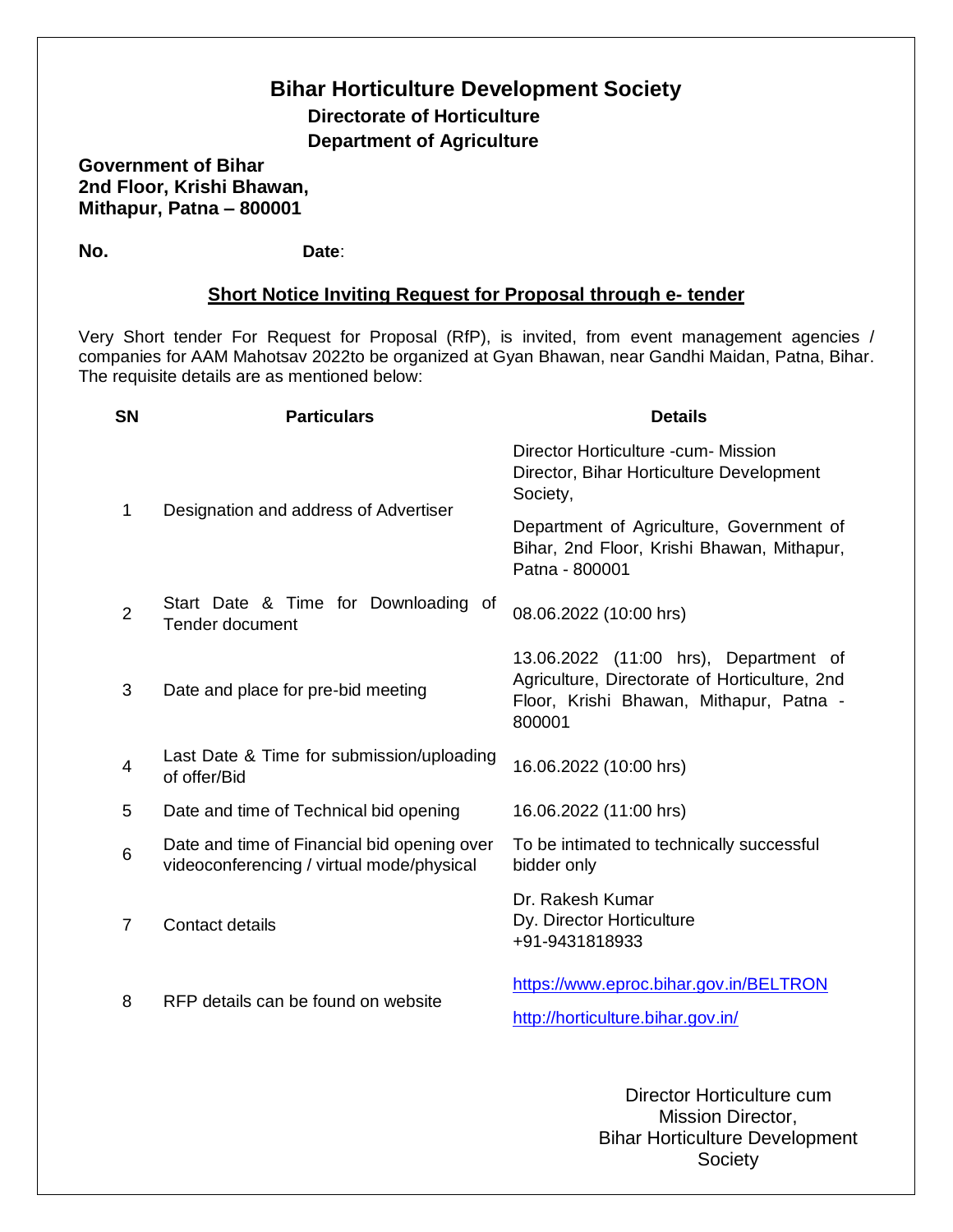# **1. FACT SHEET**

# Tender No.

| <b>Title of Tender</b>                                                              | Request for Proposal for Selection of Event Management Agency for<br>AAM Mahotsav 2022to be organized at Gyan Bhawan, near Gandhi<br>Maidan, Patna, Bihar |  |  |
|-------------------------------------------------------------------------------------|-----------------------------------------------------------------------------------------------------------------------------------------------------------|--|--|
| <b>Start</b><br>Time<br>for<br>Date<br>&<br>Tender<br>Downloading<br>οf<br>document | 08.06.2022 (10:00 hrs.)                                                                                                                                   |  |  |
| Date and place for pre-bid<br>meeting                                               | 13.06.2022 (11:00 hrs), Department of Agriculture, Directorate of<br>Horticulture, 2nd Floor, Krishi Bhawan, Mithapur, Patna - 800001                     |  |  |
| Last date and time for<br>submission of response to<br>RFP (Bid – Documents)        | 16.06.2022 (10:00 hrs.)                                                                                                                                   |  |  |
| Date of opening of the<br>technical proposal                                        | 16.06.2022 (11:00 hrs.)                                                                                                                                   |  |  |
| Date of opening of Financial<br>Proposal                                            | To be informed to technically shortlist bidders                                                                                                           |  |  |
| Mode of Proposal<br>Submission                                                      | E-Tender                                                                                                                                                  |  |  |
| Address for submission of<br>proposal                                               | https://www.eproc.bihar.gov.in/BELTRON                                                                                                                    |  |  |
| <b>Bid Validity</b>                                                                 | 120 days from date of bid submission                                                                                                                      |  |  |
| Tender processing fee                                                               | Rs. 590 (including GST) through online payment                                                                                                            |  |  |
| Tender document fee                                                                 | Rs. 5,000/- through Demand Draft                                                                                                                          |  |  |
| <b>Earnest Money Deposit</b><br>(EMD)                                               | EMD: Rs. 50,000/- through Demand Draft                                                                                                                    |  |  |
| <b>Method of Selection</b>                                                          | <b>Least Cost Based Selection (LCBS)</b>                                                                                                                  |  |  |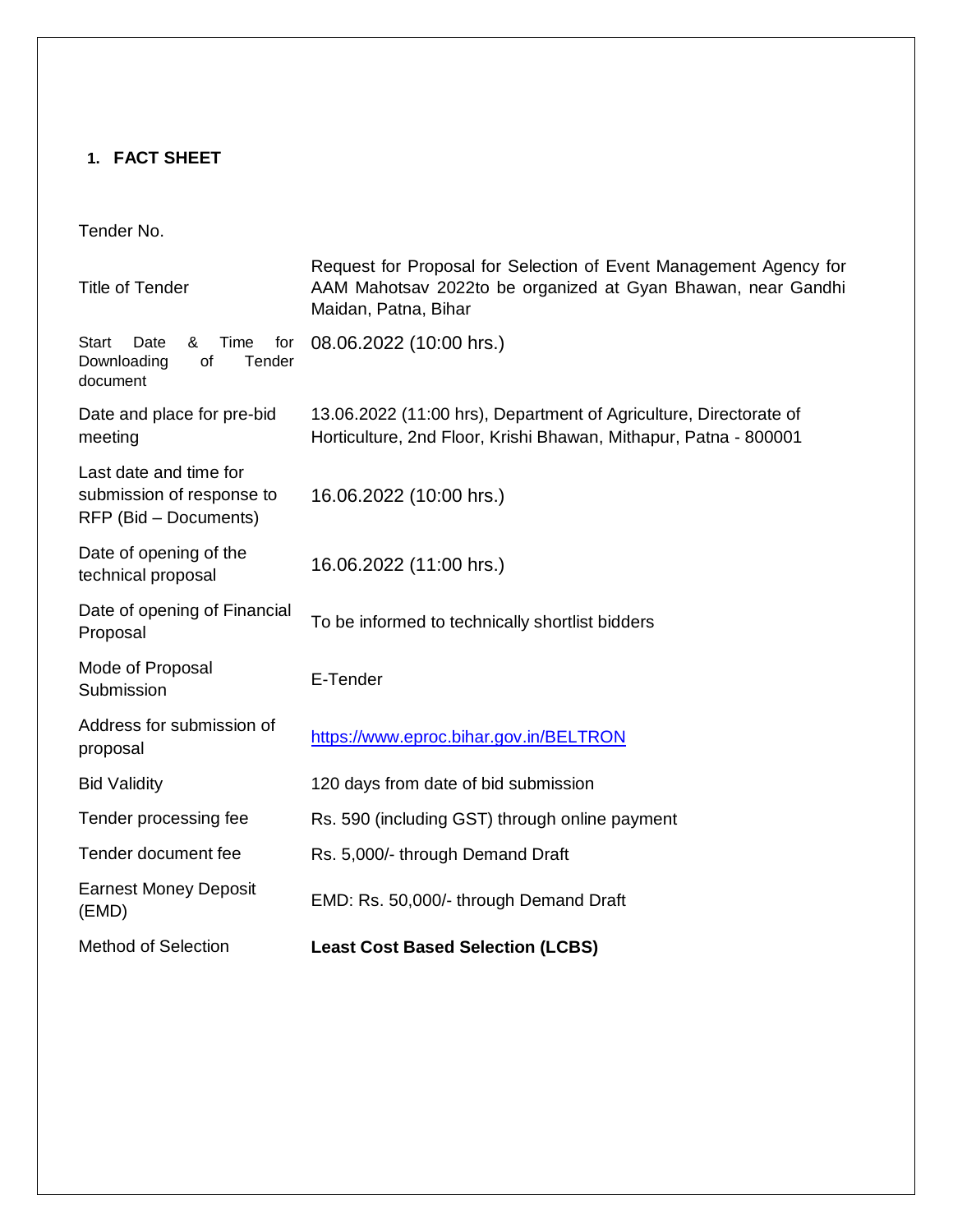### **2. Disclaimer**

The information contained in the Request for Proposal (RFP) document or subsequently provided to Applicants, whether verbally or in documentary or any other form by or on behalf of the Bihar Horticulture Development Society (BHDS), Agriculture Department, Government of Bihar (GoB), is provided to Applicants on the terms and conditions set out in the RFP and such other terms and conditions subject to which such information is provided.

The RFP is not an agreement and is neither an offer nor invitation by the BHDS to the prospective Applicants or any other person.

The purpose of this RFP is to provide interested parties with information that may be useful to them in the formulation of their Proposals pursuant to this RFP.

Information provided in this RFP to the Applicants is on a wide range of matters, some of which depends upon the interpretation of law. The information given is not an exhaustive account of statutory requirements and should not be regarded as a complete or authoritative statement of law. The Authority accepts no responsibility for the accuracy or otherwise for any interpretation or opinion in the law expressed herein.

BHDS also accepts no liability of any nature whether resulting from negligence or otherwise however caused arising from reliance of any applicant upon the statements contained in this RFP. BHDS may in its absolute discretion, but without being under any obligation to do so, update, amend or supplement the information, assessment or assumption contained in this RFP.

The issue of the RFP does not imply that BHDS is bound to select any Applicant or to appoint the Selected Applicant, as the case may be, for the event management activities and BHDS reserves the right to reject all or any of the proposals without assigning any reasons whatsoever.

The Applicant shall bear all its costs associated with or relating to the preparation and submission of its Proposal including but not limited to preparation, copying, postage, delivery fees, expenses associated with any demonstrations or presentations which may be required by BHDS or any other costs incurred in connection with or relating to its Proposal. All such costs and expenses will remain with the Applicant and BHDS shall not be liable in any manner whatsoever for the same or for any other costs or other expenses incurred by an Applicant in preparation or submission of the Proposal, regardless of the conduct or outcome of the selection Process.

BHDS and/or its officers, employees disclaim all liability from any loss or damage, whether foreseeable or not, suffered by any person acting on or refraining from acting because of any information including statements, information forecast, estimates or projections contained in this document or conduct ancillary to it whether or not the loss or damage arises in connection with any omission, negligence, default, lack of care or misrepresentation on the part of BHDS and / or any of its officers, employees.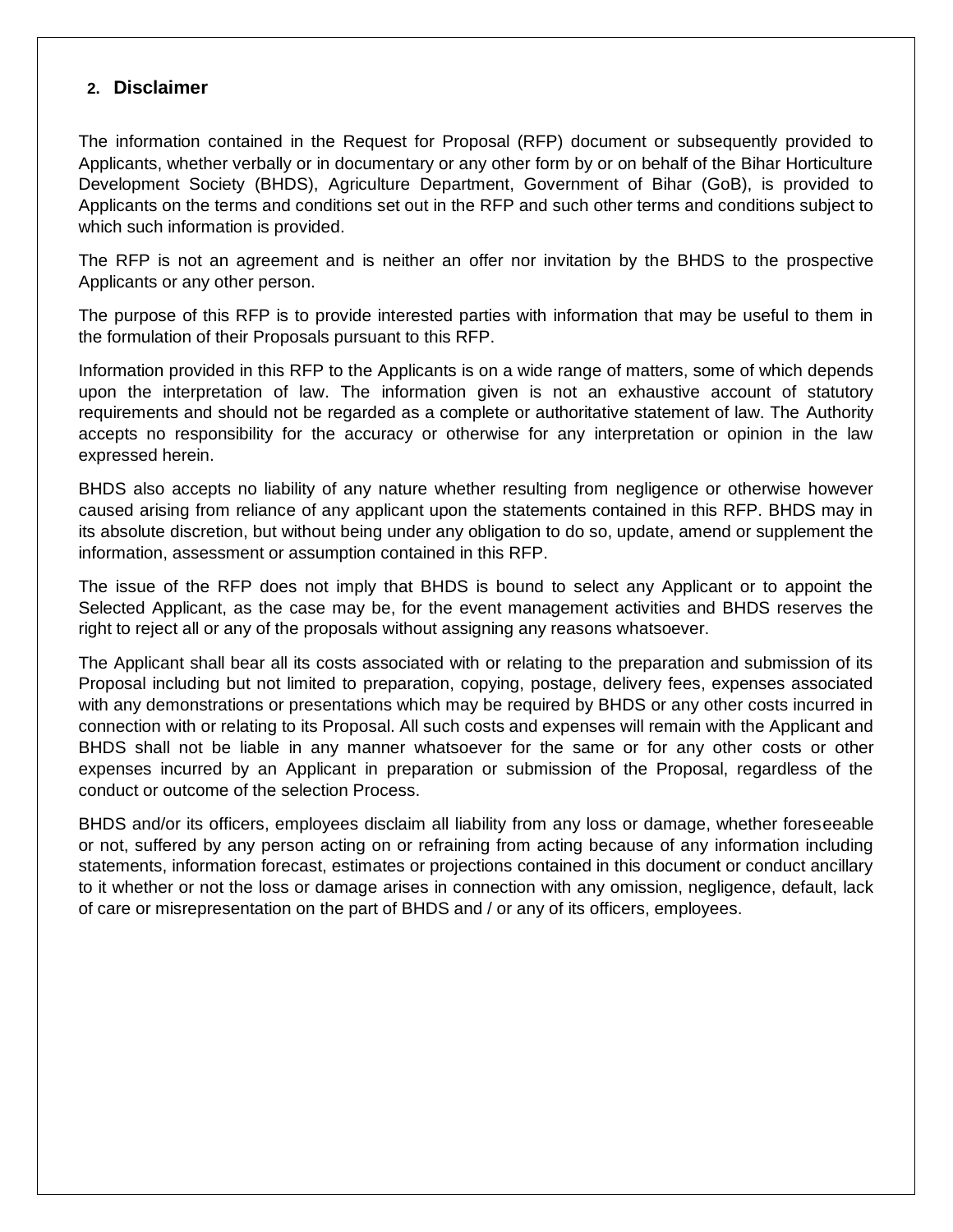# **BIHAR HORTICULTURE DEVELOPMENT SOCIETY Government of Bihar Krishi Bhawan, Mithapur, Patna – 800001**

Website: [http://horticulture.bihar.gov.in/Home.aspx;](http://horticulture.bihar.gov.in/Home.aspx) email: **[dir-bhds-bih@nic.in;](mailto:dir-bhds-bih@nic.in)** Phone No.: **0612 2547772**

Sir/Madam,

Sub: Selection of Event Management Agencyfor AAM Mahotsav 2022in Patna, Bihar

Bihar Horticulture Development Society (BHDS), Agriculture Department, Government of Bihar (GoB), requires hiringevent management agency **forAAMMahotsavto be organized at Gyan Bhawan, near Gandhi Maidan, Patna, Bihar**from conception to completion stage. More details on the services solicited are provided in the Terms of Reference in this Request for Proposal (RFP) document.

Interested agencies are invited to participate in the bid procurement process and can download the RFP fromhttps://www.eproc.bihar.gov.in or https://www.eproc.bihar.gov.in/BELTRON. Prospective Bidders can submit their Proposal as per the attached RFP document through the https://www.eproc.bihar.gov.in or [https://www.eproc.bihar.gov.in/BELTRON.](https://www.eproc.bihar.gov.in/BELTRON)

BHDS shall select an agency as per the procedure described in the RFP.

BHDS also reserves the right to accept or reject any or all the offers without assigning any reasons thereof.

Yours faithfully,

Director Horticulture cum Mission Director Government of Bihar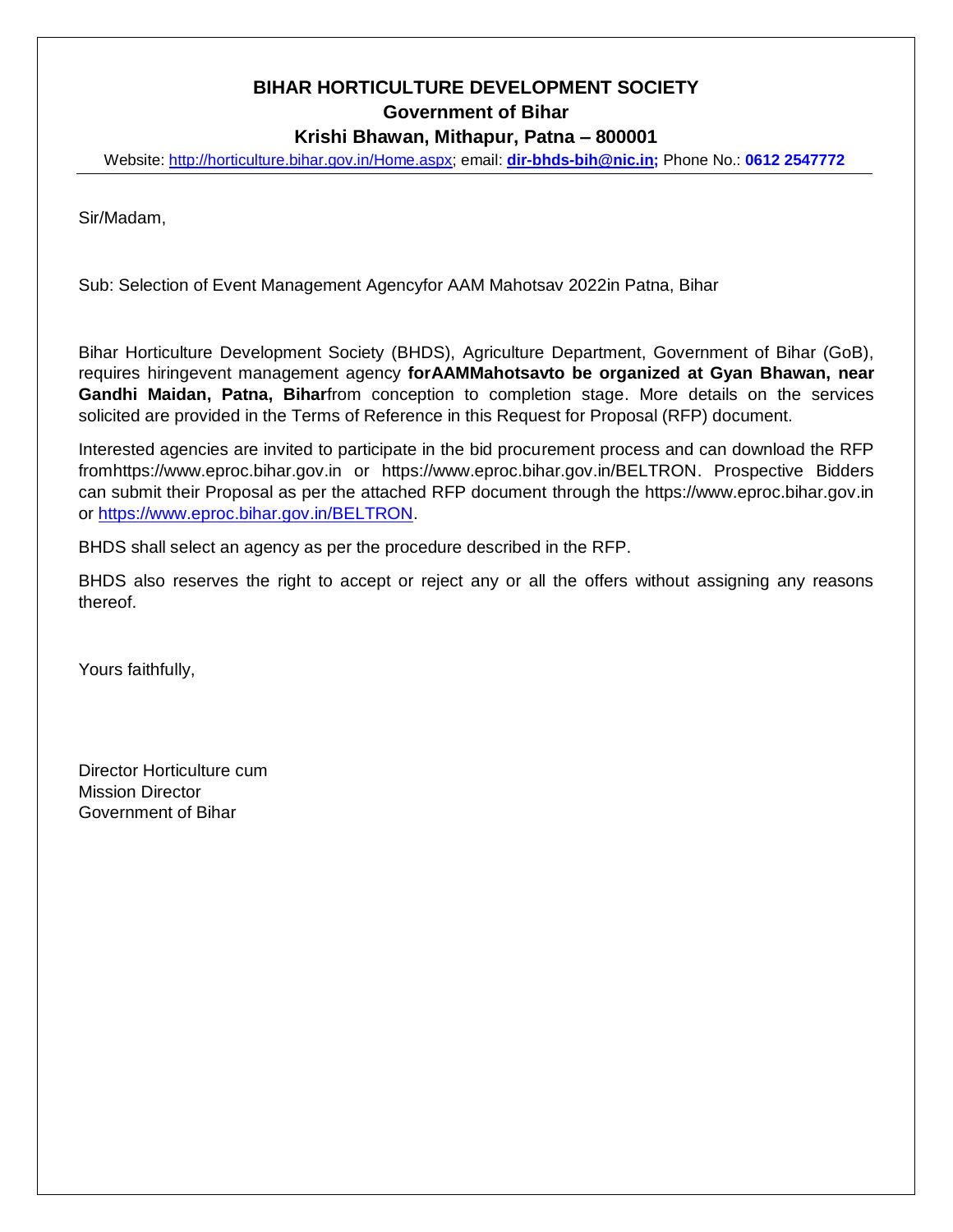## **3. Request for Proposal**

Bihar Horticulture Development Society hereby invites proposals in the form of techno-financial bids from interested and technically qualified agencies for selection as Event Management for AAM Mahotsav 2022in Patna, Bihar.

The proposal must be submitted online through e-Tender on website <https://www.eproc.bihar.gov.in/BELTRON>.

### **4. Background**

Bihar Horticulture Development Society (BHDS) is the nodal agency for promoting horticulture in the State of Bihar and as part of this endeavor it aims to organizea state level event 'AAM Mahotsav, 2022' in Gyan Bhawan,Patna Bihar. The said eventwill be a gathering of farmers, producers, manufacturers, investors, policy makers, and organizations from across the State in the field of fruits specifically Mango. Its aim is to create awareness among existing and prospective producers and entrepreneurs about the current incentives and facilities being offered by Governmentthroughout the horticultural value chain and to enable the participating individuals / firms to showcase and project their initiatives.

**The objective of this RFP is to call/ request for proposals to engage a reputed Event Management Agency for the scope of work mentioned in this RFP for the AAM Mahotsav 2022being organized by BHDS at Gyan Bhawan,Patna, Bihar for a period of three daysfrom 24th June to 26th June 2022.**

The RFP document provides the Scope of Work, Terms and Conditions includingevaluation criteria, suggested response formats etc.

The selected agency shall support the BHDS in organizingAAM Mahotsav 2022in Patna, Bihar.

## **5. Earnest Money Deposit& Bid Processing Charge**

Tender document fee of Rs. 5,000/- (Rupees five thousand only) through Demand Draft payable at Patna, Bihar shall be submitted by the bidder before the last date and time for submission of bid. **The bid must be accompanied by a refundable Earnest Money Deposit (EMD) of Rs. 50,000/- (Rupees fifty thousand only) in the form of Demand Draftdrawn in favor of 'Bihar Horticulture Development Society' payable at any nationalized bank situated at Patna (Bihar).**After selection of the suitable applicant for appointment as technical agency, the amount of EMD shall be refunded to the unsuccessful Bidders. The EMD of the successful Bidder shall be retained by BHDS till submission of Performance Guarantee.

### **6. Scope of Work**

A. The selected Bidder will have to **provide requisite competent manpower and services** as below in addition to any other activity for successful implementation of the event:

|                  | <b>Scope of work (Aam Mahotsav)</b>                 |                                                                 |  |   |  |  |
|------------------|-----------------------------------------------------|-----------------------------------------------------------------|--|---|--|--|
| S.N<br>$\bullet$ | Approx.<br>Qty./Sqf<br>Specification<br>Particulars |                                                                 |  |   |  |  |
| $\mathbf{1}$     | <b>Gate-Customized</b>                              |                                                                 |  | 3 |  |  |
|                  | Big Gate - Customize                                | with Wooden<br>Structure, Bamboo<br>Support, 3D Painting, Theme |  |   |  |  |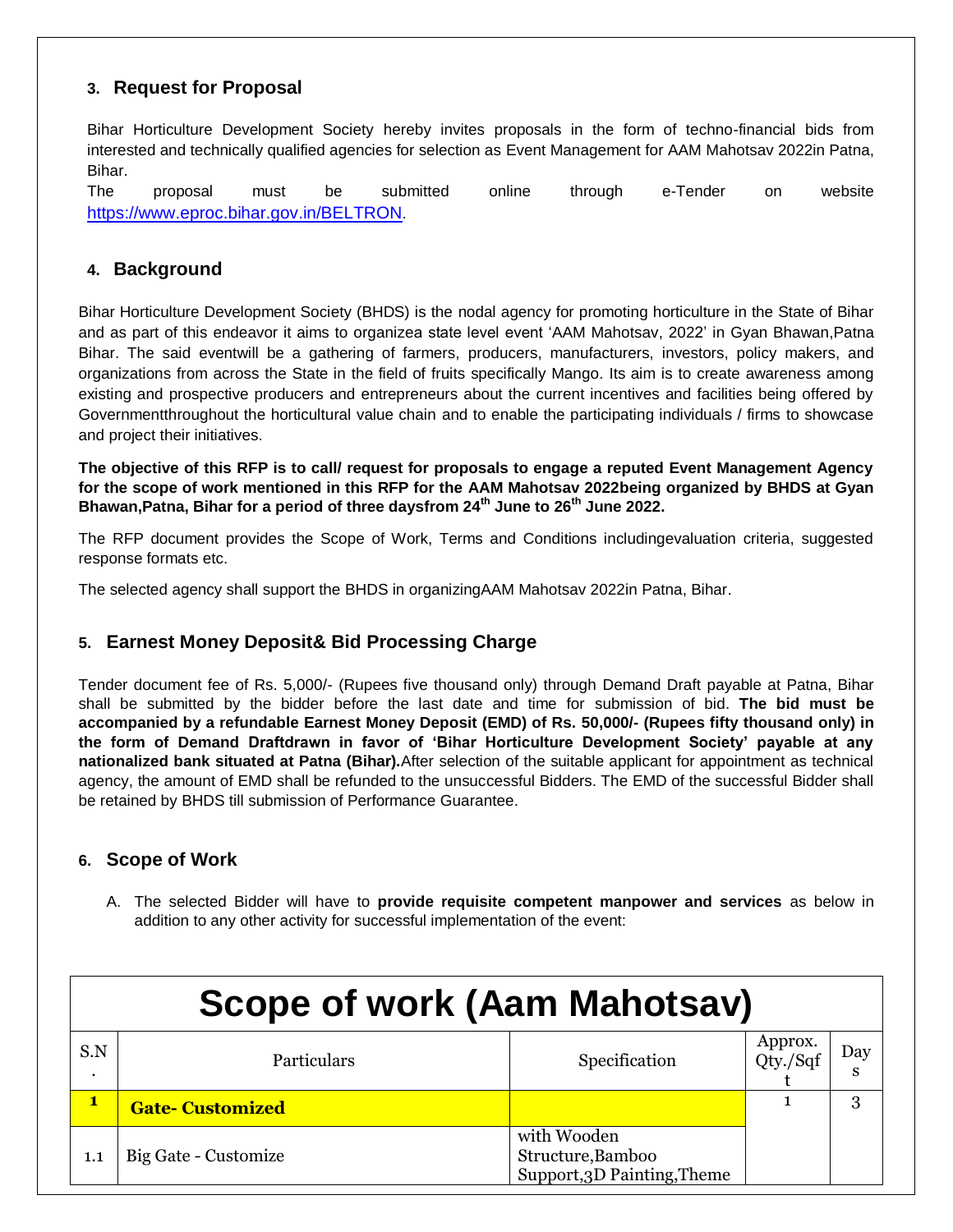|                                |                                                                  | Decoration etc.                                                                                                                 |                |              |
|--------------------------------|------------------------------------------------------------------|---------------------------------------------------------------------------------------------------------------------------------|----------------|--------------|
| 1.2                            | Big Gate - Side Wall                                             | Size $23 \times 8 \times 2 = 368$ sft                                                                                           |                |              |
| 1.3                            | <b>Big Gate - Back Wall</b>                                      | Size 24 x10 x 2 = 480 sft                                                                                                       |                |              |
| 1.4                            | Big Gate - Back Piller                                           | Top Size $23 \times 2 \times 2 = 92$ sft<br>and Leg 10 x 2 x 16 pieces<br>$=320 \text{ sft} + 92 \text{ sft} = 412 \text{ sft}$ |                |              |
| 1.5                            | Small Gate -                                                     | Top Size 30 x 4 x 4 side =<br>480 sft and Leg 14 x 4 x 4 x 2<br>pieces = $448 + 480 = 928$ sft                                  |                |              |
| $\overline{\mathbf{2}}$        | Hall Set up along with sitting arrangement                       |                                                                                                                                 |                | $\bf{2}$     |
| 2.1                            | Stage-Customize with carpet                                      | 32 ft X 20 ft=640                                                                                                               | $\overline{2}$ |              |
| 2.2                            | <b>Flower Decoration</b>                                         | Two Times (Day-two and<br>Day-three)                                                                                            | $\overline{2}$ |              |
| 2.3                            | <b>Head Table for Stage</b>                                      | table with Cloth Masking                                                                                                        | 6              |              |
| 2.4                            | Leather Chair for Stage                                          | chair with White Cloth<br>Towel                                                                                                 | 11             |              |
| 2.5                            | LED Screen $(P-3)$                                               | $32 \times 10 \text{ft} = 320$                                                                                                  | $\mathbf{1}$   |              |
| 2.6                            | Podium                                                           | one side                                                                                                                        | 1              |              |
| 2.7                            | LED TV 42 inch                                                   | Two                                                                                                                             | $\overline{2}$ |              |
| 2.8                            | Sound System for Stage & Ground                                  | <b>Box</b><br>&amplifier, Mike, Podium<br>mike, cordless hand mike etc.                                                         | $\mathbf{1}$   |              |
| 2.9                            | Light                                                            | Metal Light (Ground lighting<br>(general)<br>Par Light (Lighting for entire                                                     | 50             |              |
|                                |                                                                  | park)                                                                                                                           | 30             |              |
| 2.1<br>$\mathbf 0$             | Main line cabling for entire hall as per<br>consumption          | for DG set                                                                                                                      | 1              |              |
| 2.11                           | PA systems in entire hall                                        |                                                                                                                                 | 1              |              |
| 2.1<br>$\overline{\mathbf{2}}$ | Sofa (Leather) 2-seater with glass table                         |                                                                                                                                 | 8              |              |
| 2.1<br>3                       | Sofa (Steel) threeseater                                         | with Cover                                                                                                                      | 8              |              |
| 2.1<br>$\overline{4}$          | VIP Chair with cover                                             |                                                                                                                                 | 250            |              |
| $\overline{\mathbf{3}}$        | <b>Fabrication work for Exhibits Display</b>                     |                                                                                                                                 | $\overline{2}$ | 3            |
| 3.1                            | Attractive exhibits fabrication with all inputs                  | As per requirement                                                                                                              | 1              |              |
| 3.2                            | <b>Flower Decoration</b>                                         | As per requirement                                                                                                              |                |              |
| $\overline{4}$                 | <b>Stalls</b>                                                    |                                                                                                                                 | $\mathbf{1}$   | $\mathbf{2}$ |
| 4.1                            | Display-cum- sell stall                                          | Stall with Carpet, 2 Chair,<br>1Tabel ,3 Spot Light & Power                                                                     |                |              |
| 4.2                            | Departmental stall (Octinam stall)                               | pluck, Name Board Vinyle                                                                                                        | 10             |              |
| 4.3                            | Corona Protection zone-cum- medical help Desk<br>(Octinam stall) |                                                                                                                                 |                |              |
| 4.4                            | Registration desk with all inputs for 5 persons                  |                                                                                                                                 | 5              |              |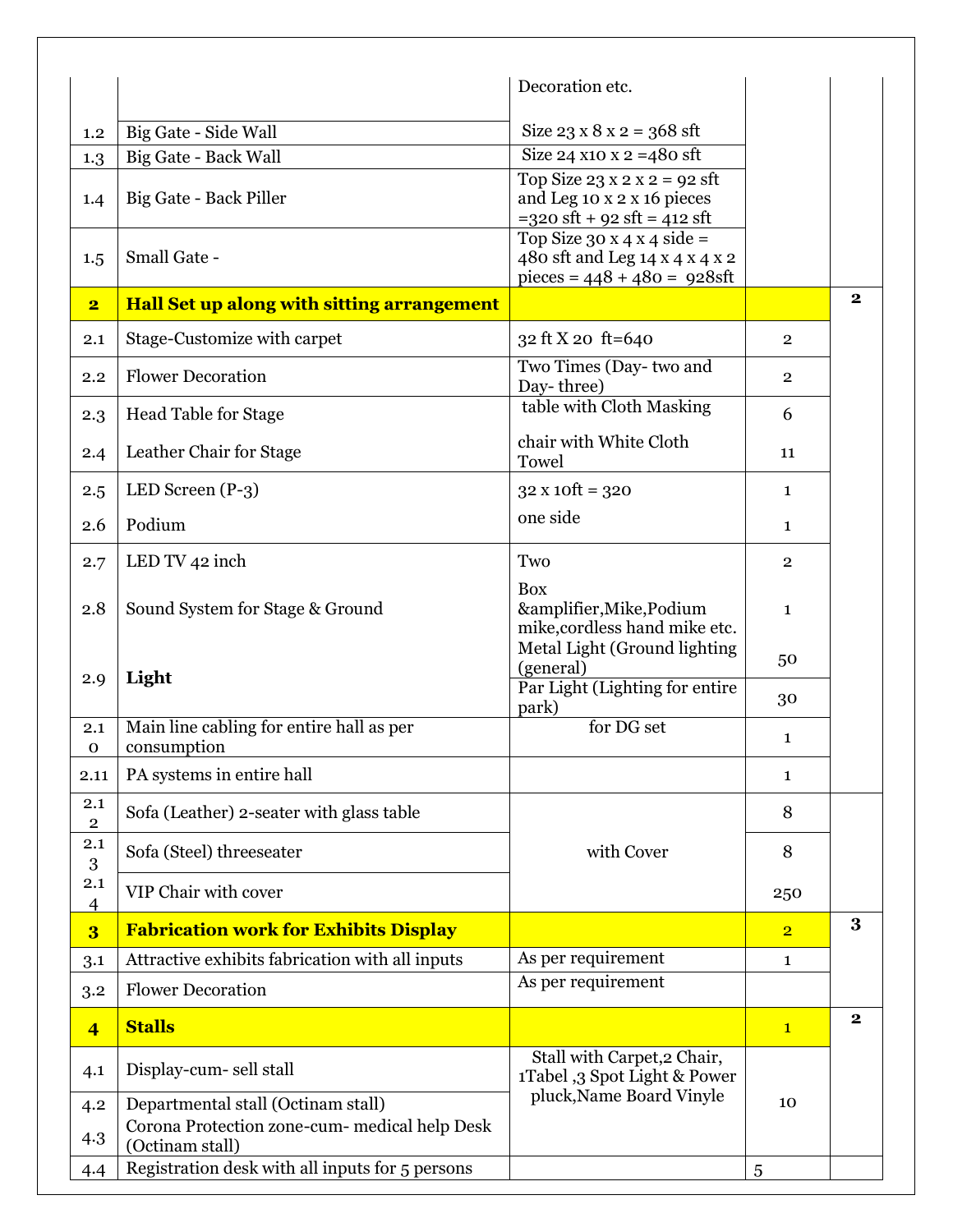| $\overline{\mathbf{5}}$ | <b>Kits for farmers, VIP and media person</b>       |                                                   | $\overline{2}$ |          |
|-------------------------|-----------------------------------------------------|---------------------------------------------------|----------------|----------|
| 5.1                     | Khadi Cloth Bag                                     | With Logo Printing                                | 500            |          |
| 5.2                     | Note Pad                                            | With Logo Printing on Cover<br>Page               | 500            |          |
| 5.3                     | Pen with logo print                                 | <b>With Logo Printing</b>                         | 500            |          |
| 5.4                     | Mask                                                | With Logo Printing                                | 500            |          |
| 6                       | <b>Still, Videography</b>                           |                                                   |                | $\bf{3}$ |
| 6.1                     | Still Photography                                   | Canon D7 Camera with<br>Cameraman                 | $\mathbf{1}$   |          |
| 6.2                     | Videography                                         | Sony HD camera with<br>cameraman                  | $\overline{2}$ |          |
| 6.3                     | Video Editing & Photo Album                         |                                                   | $\mathbf{1}$   |          |
| $\overline{7}$          | <b>Inaugural Session Related Material</b>           |                                                   |                |          |
| 7.1                     | <b>Instant I Card Printing</b>                      | With 2Operator &<br>2Computer System              | 400            |          |
| 7.2                     | Lenyard                                             | With Logo Printing                                | 400            |          |
| 7.3                     | Software making of Ticket                           |                                                   | $\mathbf{1}$   |          |
| 7.4                     | <b>Ticket Printing Machine rental</b>               | With Operator & Computer<br>System                | $\mathbf{1}$   |          |
| 7.5                     | <b>Inaugural Materials</b>                          | Lamp<br>Lighting, Ribbon, Scissors, Tr<br>ay etc. | $\mathbf{1}$   |          |
|                         |                                                     |                                                   |                |          |
| 8                       | <b>Garden Area/selfie point</b>                     |                                                   |                |          |
| 8.1                     |                                                     | Theme based Decoration<br>and selfie point        | 5              |          |
| 8.2                     |                                                     | Mango inflatable with                             | $\overline{2}$ |          |
|                         |                                                     | manpower<br>Sky Balloon (Nitrogen gas)            | $\mathbf{1}$   |          |
| 8.3<br>9                | <b>Trophy/memento</b>                               |                                                   |                |          |
| 9.1                     | Trophy/Memento Grade 1 for VIP                      | As per approved design                            | 15             |          |
| 9.2                     | Trophy/Memento for others as per approved<br>design |                                                   | 80             |          |
| 10                      | <b>Materials for exhibit display</b>                |                                                   |                | 3        |
| 10.1                    | <b>Basket</b>                                       | Flat basket Min.18" Dia x 3"<br>Depth             | 2500           |          |
| 11                      | <b>Power consumption</b>                            |                                                   |                |          |
| 11.1<br>11.2            | <b>GEN SET</b><br><b>GENSET</b> (FARE)              | <b>82 KVA</b>                                     | $\mathbf{1}$   |          |
| 11.3                    | <b>GEN SET</b>                                      | <b>82 KVA</b>                                     | $\mathbf{1}$   |          |
| 11.4                    | <b>GENSET</b> (FUEL)                                |                                                   |                |          |
| 11.5                    | <b>GEN SET</b>                                      | 82 KVA (working as per<br>requirment)             | $\mathbf{1}$   |          |
| 12                      | <b>Additional</b>                                   |                                                   |                | $\bf{3}$ |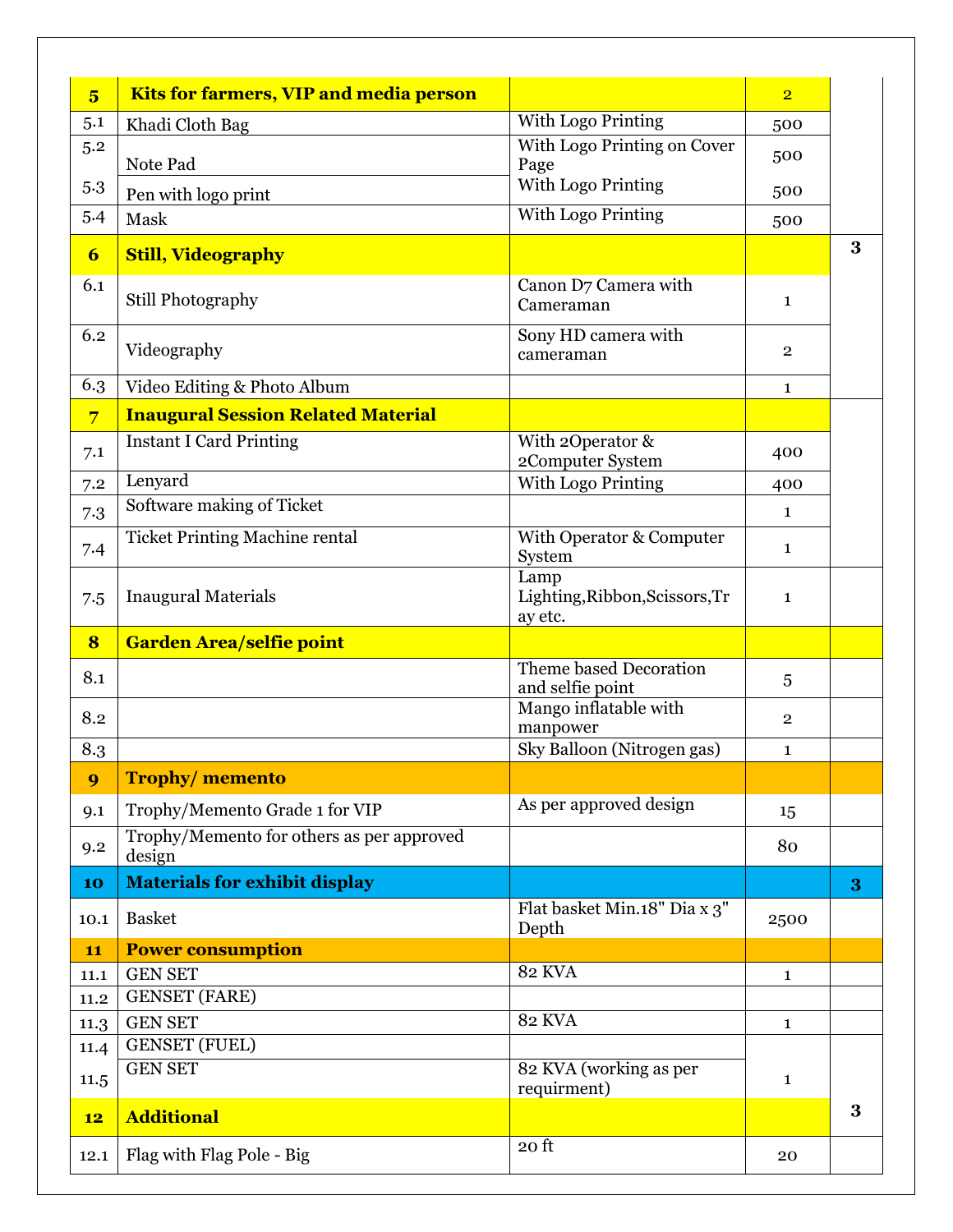| 12.<br>$\overline{2}$ | Flag with Flag Pole - Small                           | 10 <sub>ft</sub>                                                                  | 50 |  |
|-----------------------|-------------------------------------------------------|-----------------------------------------------------------------------------------|----|--|
| 12.<br>3              | T-Shirt Collar                                        | with Logo Printing                                                                | 50 |  |
| 12.<br>$\overline{4}$ | Cap                                                   | with Logo Printing                                                                | 50 |  |
| 12.5                  | Wooden Table                                          | With Frill& Cover                                                                 | 25 |  |
| 12.<br>6              | 3 D Logo                                              | with Wooden<br>Structure, Bamboo<br>Support, 3D Painting, Theme<br>Decoration etc |    |  |
| 12.7                  | <b>Schemes Branding</b>                               | Entire hall                                                                       |    |  |
| 13                    | <b>Logistical arrangement</b>                         |                                                                                   |    |  |
| 13.1                  | House Keeping with cleaning materials and<br>manpower |                                                                                   | 6  |  |
| 13.<br>$\overline{2}$ | <b>Supporting Staff</b>                               |                                                                                   | 15 |  |

#### **Note:**

- **1. The area / size / quantity of the components may increase or decrease.**
- **2. The work order to be awarded to the selected bidder on LCBS.**
- **3. Any other arrangements / expenses to be made shall be done after due approval from BHDS.**

## **7. Eligibility**

The agency /company / firm intending to bid for engagement as Event Management Agency shall fulfill the following eligibility conditions. Failure to comply with eligibility criteria shall render the bidder ineligible. The financial proposals of ineligible bidders shall not be considered and shall be returned unopened.

| <b>SN</b>      | <b>Criteria</b>                                           | <b>Minimum requirement</b>                                                                                                                                                                                                                                          |
|----------------|-----------------------------------------------------------|---------------------------------------------------------------------------------------------------------------------------------------------------------------------------------------------------------------------------------------------------------------------|
| 1              | <b>Registered entity</b>                                  | The bidding firm should have been registered for at least 3 years                                                                                                                                                                                                   |
| $\overline{2}$ | <b>Financial Turnover</b>                                 | Average annual Turnover of INR 50 lakh in the last 3 years, i.e., 2020-21,2019-20<br>and 2018-19 (Audited Balance sheet and Income statements (ITR) should be<br>submitted for the last three financial years)                                                      |
| 3              | <b>ManpowerStrength</b>                                   | A dedicated team for organizing such events duly assisted by its senior leadership.<br>The bidder should have its own manpower strength of at least 20 persons.                                                                                                     |
| 4              | MinimumExperience                                         | The Bidder should have organized at least 3 (three) promotion events for Central/<br>State Governments during the last 3 (three) Financial Years (viz., FY 2018-19, FY<br>2019-20, FY 2020-21).                                                                     |
| 5              | <b>Registered office</b>                                  | The bidder should have its registered office in Patna, Bihar                                                                                                                                                                                                        |
| 6              | <b>Not Blacklisted</b>                                    | Bidder should not have been debarred/ blacklisted by any StateGovernment or<br>Central Government or their instrumentalities. The Bidder shall have to furnish Self<br>Declaration stating tothis effect signed by 9uthorized signatory of the agency with<br>seal. |
| 7              | <b>Fabrication</b><br><b>Internal</b><br><b>Designing</b> | Internal fabrication Designing of the event should be attached with RFP.                                                                                                                                                                                            |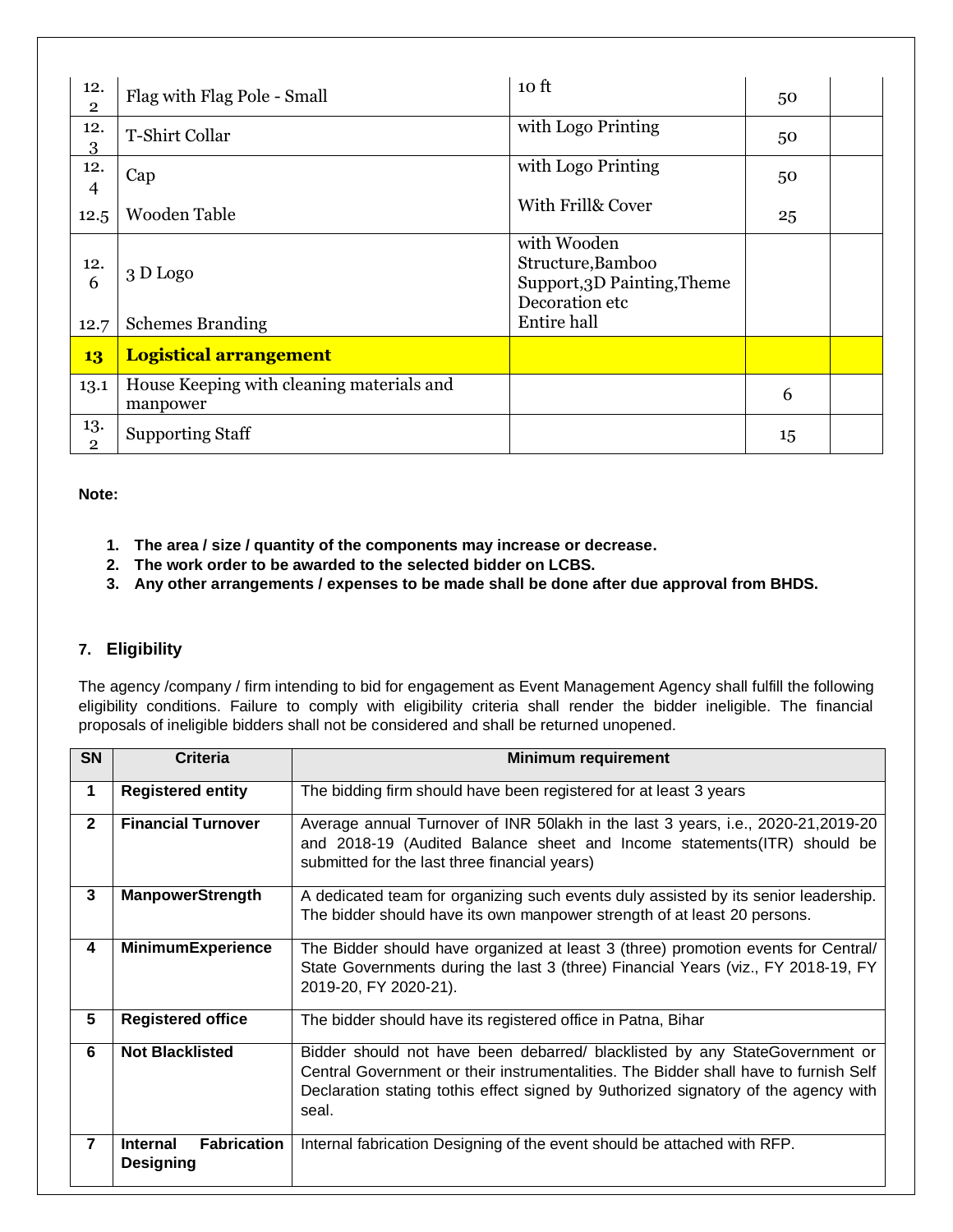### **8. Submission of Proposals**

Only online mode for submission of the proposal shall be accepted. The proposal shall be submitted with duly signed pages of the proposal and requisite documents as detailed below:

#### **i. Technical Bid:**

- a) Scanned copy of Tender Acceptance Letter **Annexure-A**.
- b) The Technical Proposal as per the format given in **Annexure-B**with due supporting documents
- c) **Annexure – C** for experience of the firm
- d) **Annexure – D** for manpower strength of the bidding firm
- e) **Annexure – E**declaration for not being debarred or blacklisted
- f) Bidder has to submit Document fee and EMD as DD in favor of Bihar Horticulture Development Society, payable to Patna, on or before the last date and time of bid submission. Scanned copy of the document fee and EMD shall be submitted with the technical proposal.

#### **ii. Financial Bid:**

Financial Bid is to be submitted in prescribed format (**Annexure – F**). The fee quoted in financial bid should be expressed **inclusive of applicable taxes.**

While submitting the Financial Proposal, the firm shall ensure that

 Prices payable to the Bidder as stated in the Contract **shall remain fixed during** the performance of the contract. However, in the event of any increase/decrease in Government taxes/duties as applicable at the time of delivery, the prices shall be adjusted accordingly at the time of payment.

#### **9. Terms and Conditions:**

- a) Failure to comply with requirements spelt out in validity of the bid shall make the Proposal liable to be rejected.
- b) If a firm / organization or any of its member(s) make(s) an averment regarding his or their qualification, experience, or other particulars and it turns out to be false, or his commitment regarding availability for the Project is not fulfilled at any stage after signing of the Letter of Acceptance, all the members of the organization shall be debarred for any future assignments of the BHDS.
- c) In case it is found the evaluation or at any time before issue of the Letter of Acceptance (LOA) that one or more of the eligibility conditions have not been met by the firm or the Team has made material misrepresentation or has given any materially incorrect or false information, the firm shall be disqualified forthwith if not yet appointed as the Consultant. If the firm has already been issued the LOA the same shall, notwithstanding anything to the contrary contained therein or in this RfP, be liable to be terminated by a communication in writing by the Director (Horticulture), Department of Agriculture, Bihar Horticulture Development Society, State Horticulture Mission, Bihar (Patna), without the BHDS, Government of Bihar being liable to any manner whatsoever to the Applicant.
- d) The technical Proposal shall not include any financial information relating to the Financial Proposal.
- e) The BHDS, Government of Bihar reserves the right to verify all statements, information, and documents submitted by the Applicant in response to the RfP. Failure of the Directorate of Horticulture to undertake such verification shall not relieve the firm of its obligations or liabilities hereunder nor will it affect any rights of the BHDS, Government of Bihar there under.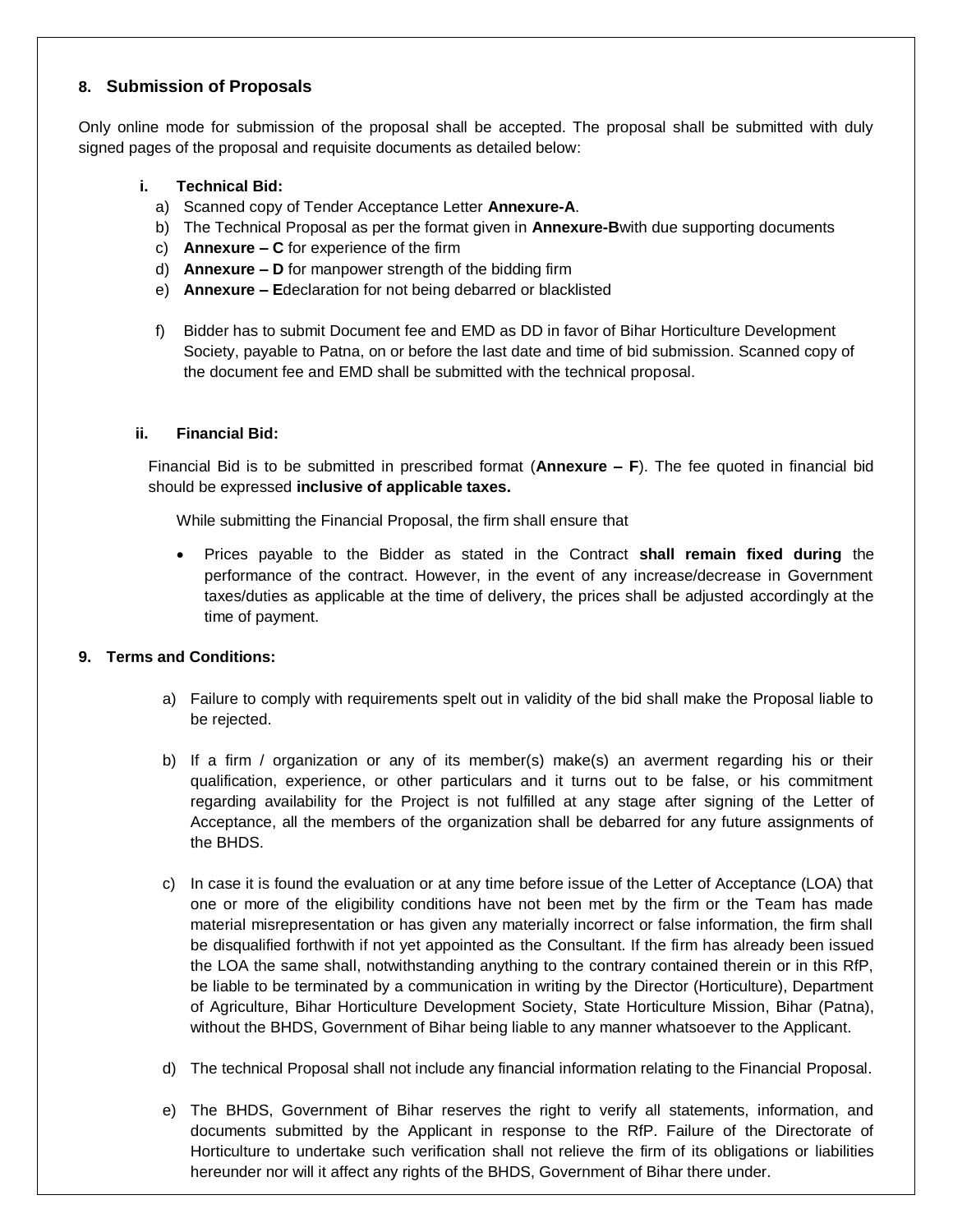- f) Technical Bids will be opened at Director (Horticulture), Department of Agriculture, Bihar Horticulture Development Society, State Horticulture Mission, Bihar, 2ndFloor, Krishi Bhawan, Patna – 800001, as per the date and time prescribed in the Fact sheet. The Bidder will be at liberty to be present either in person or through an authorized representative at the time of opening of Technical Bid with Bid Acknowledgement Receipt.
- g) Financial Bid of only those bidders shall be opened, whose Technical Bids / Proposals are found to be suitable in the technical evaluation. The date of financial bid opening will be intimated to the shortlisted bidders.
- h) For submission of bid through e- tender, interested bidders need to register on website *[https://www.eproc.bihar.gov.in/BELTRONb](https://www.eproc.bihar.gov.in/BELTRON)efore 24 hours from date and time of submission of bid under Category of Tender(COT)- General.*

#### **10. Brief Description of the Selection Process**

The Agency shall be selected through an open competitive bidding process. A two-stage selection process will be adopted in evaluating the Proposals. **LCBS (Least Cost Based Selection)** methodology would be adopted.

In the first stage, a technical evaluation will be carried out. In the second stage, a financial evaluation will be carried out to select the L1 proposal.

#### **11. Evaluation of Bids**

- i. Prior to evaluation of Proposals, the BHDS will determine whether each Proposal is responsive to the requirements of the RfP. A Proposal shall be considered responsive only if:
	- a) It is received in the specified format.
	- b) It is received by the due date including any extension thereof.
	- c) It contains all the information (complete in all respects) as requested in the RfP.
	- d) It does not contain any conditions or qualification.
	- e) It has submitted Rs. 50,000/- (Rupees fifty five thousand Only) as Earnest Money Deposit (EMD in the form ofDemand draft) and tender fee of Rs. 5,000/- (Rupees fivethousand Only) through Demand draft.
	- f) It is not non-responsive in terms hereof.

The BHDS, Government of Bihar **reserves the right to reject any Proposal which is non-responsive and no request for alteration, modification, substitution, or withdrawal shall be entertained by the BHDS**, Government of Bihar in respect of such Proposals.

ii. The responsive bids shall be checked for eligibility based on the conditions mentioned in clause 7 and the bids conforming to the same shall be technically evaluated on a scale of 100. The comparative weightage for each activity of technical bid would be as below:

| <b>SN</b> | Criteria                                                                                                                                                                                                                             | <b>Maximum marks</b><br><b>Marking scale</b>                                               |  |
|-----------|--------------------------------------------------------------------------------------------------------------------------------------------------------------------------------------------------------------------------------------|--------------------------------------------------------------------------------------------|--|
|           | Number of events organized by the Firm (a)<br>in the last 10 years (FYs) financialyears<br>as on 31st March 2022. For thepurpose of<br>this section of Tender Document, Event<br>(Eligible Assignment) would bedeemed to<br>include: | 40<br>Total number of<br>events organized:<br>Upto $20 - 5$ marks<br>Above $20 - 10$ marks |  |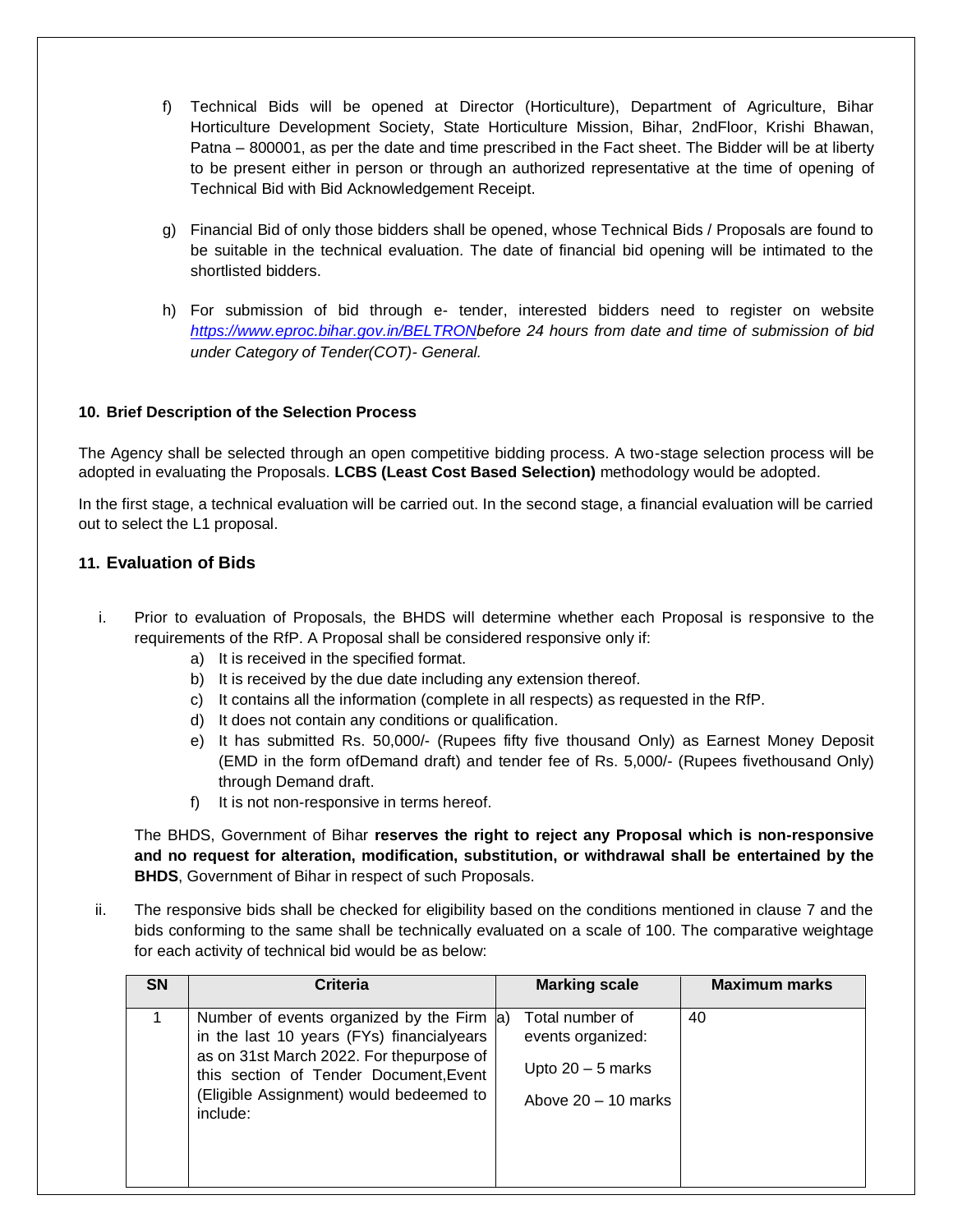|                | Seminars/<br>Conferences/<br>Exhibitions, b)<br>Forums/ Fairs / or any combination of the<br><b>State</b><br>samefor<br>Government/<br>a<br>CentralGovernment or any Government<br>of ForeignCountry or their agencies / Any<br>other entity.<br>(Letter of Award/Agreement/ WorkOrder duly<br>certifiedby the authorizedsignatory of the<br>bidding company) | Four projects with<br>fee of Rs40 lakh (5<br>marks per project)<br>(Maximum20 marks)<br>Maximum 5 projects<br>C)<br>with State<br>Government/<br>CentralGovernment<br>or any of the<br>Government<br>agencies(2 marks<br>per project)<br>(Maximum<br>10 marks) |    |
|----------------|---------------------------------------------------------------------------------------------------------------------------------------------------------------------------------------------------------------------------------------------------------------------------------------------------------------------------------------------------------------|----------------------------------------------------------------------------------------------------------------------------------------------------------------------------------------------------------------------------------------------------------------|----|
| $\overline{2}$ | Number of employees on the<br>Organization'spayroll as on 31st March<br>2020.                                                                                                                                                                                                                                                                                 | Upto20 - 5 Marks<br>Above 20 - 10 Marks                                                                                                                                                                                                                        | 10 |
|                | An undertaking from the HR Head of the<br>organization has to be submitted in the format<br>provided in this RFP / Proof of no. of<br>employees from the statutory records like<br>EPF, etc.                                                                                                                                                                  |                                                                                                                                                                                                                                                                |    |
| 3              | Average Annual turnover of the Bidder<br>during last three financial years (FY 2018-<br>19, FY 2019-20, FY 2020-21)<br>Certified turnover certificate and audited copy                                                                                                                                                                                        | 10 marks forminimum<br>Rs. 50 lakh&1 mark for<br>eachadditionalrs.<br>10lakhwith maximum<br>15marks.                                                                                                                                                           | 15 |
|                | of the financial statements towards the same<br>must be submitted                                                                                                                                                                                                                                                                                             |                                                                                                                                                                                                                                                                |    |
| $\overline{4}$ | ISO certification:<br>The bidder should have ISO 9001:2015<br>certification                                                                                                                                                                                                                                                                                   | 5                                                                                                                                                                                                                                                              | 5  |
| 5              | Technical planning for AAM Mahotsav<br>2022 should include internal fabrication<br>designing of exhibits, stall, gate and<br>others (Internal Fabrication Designing of<br>the event should be attached with RFP.                                                                                                                                              | 30                                                                                                                                                                                                                                                             | 30 |

**Note: Technical Planning should reflect the understanding about conceptualizing, designing and execution strategy of the event management agency.**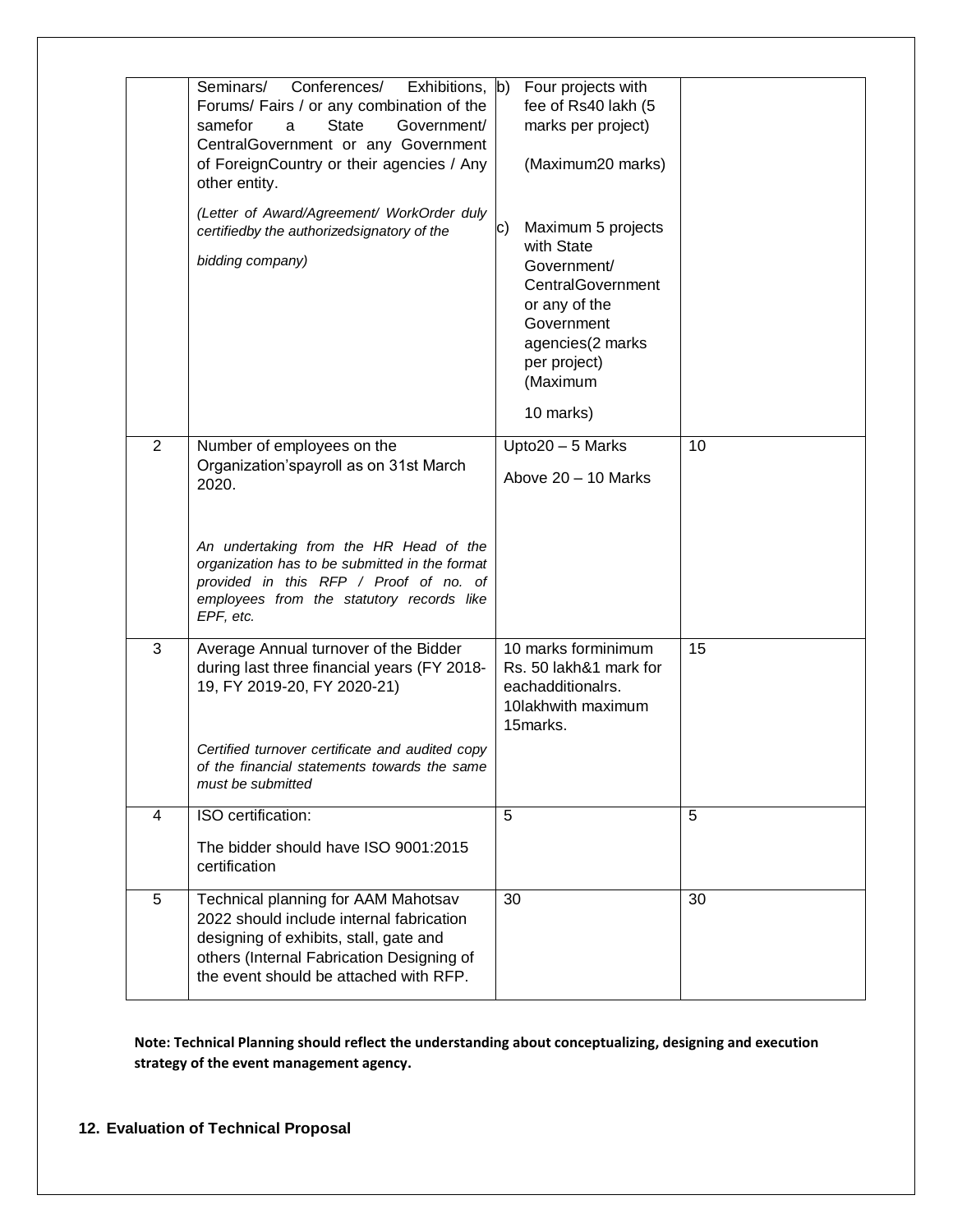Only the proposals meeting the eligibility criteria as mentioned in Section 7 shall be technically evaluated. The technical Proposals will be evaluated on the basis of the criteria stated in evaluation table above. Only those Applicants having Technical Proposals score of **70 marks or more out of 100 marks** shall qualify for further consideration.

- i. The Agency obtaining at least **70% marks** based on evaluation of the Technical Bid will qualify for evaluation of Financial Bid.
- ii. Further, the Technical Agency will be selected from the technically qualifying bidders based on Least Cost based selection (LCBS).

#### **13. Evaluation of Financial Proposal**

In the second stage, the financial evaluation will be carried out based on criteria given below:

- i. Only those bidders qualifying through the Technical Bid will be considered for financial evaluation.
- ii. The Financial Bid must be submitted as per format given at **Annexure-E**.
- iii. The Service Tax and other levies, if any, should be furnished as per the format.
- iv. In case nothing is mentioned, it will be assumed that taxes / other levies are included in the rates quoted.
- v. Rate should be quoted on comprehensive basis for carrying out all works as mentioned in the tender document.
- vi. The selection method is Least Cost Based Selection (LCBS).
- vii. The BHDS would enter into a contract with L-1 Bidder i.e. eligible bidder with the lowest total quoted cost in the financial bid.

#### **14. Award of Assignment**

After selection, a Letter of Award shall be issued in duplicate by the BHDS, Government of Bihar to the Selected event management agency and the agency shall, within 7 (seven) days of the receipt of the LOA, sign and return the duplicate copy of the LOA in the acknowledgement thereof. The LOA shall constitute the Agreement for the purpose of this consultancy assignment.

#### **15. Terms of Payment**

Payment shall be made after the completion of the event and submission of request letter for payment to Director Horticulture cum Mission Director, Bihar Horticulture Development Society, Patnawith the invoice and photographs. Payment shall be made based on the basis of claim submitted by the selected agency and inspection report submitted by the committee already constituted for this purpose.

#### **16. Penalty Clause**

For non-performance / delayed performance, the following penalties may be imposed:

a) Forfeiture of Performance Security

#### **17. Limitation of Liability**

The liability of the Technical Support Group (whether in contract, tort, negligence, strict liability in tort, by statute or otherwise) for any claim in any manner related to this assignment, including the work, or Services covered under this assignment, shall be the payment of direct damages only which shall in no event in the aggregate exceed the Total Contract Value.

#### **18. Performance Guarantee / Security**

After selection of suitable applicant for the assignment, the amount of EMD shall be refunded to the unsuccessful bidders. The EMD of the successful bidder shall be retained by BHDS, Government of Bihar till the completion of the assignment.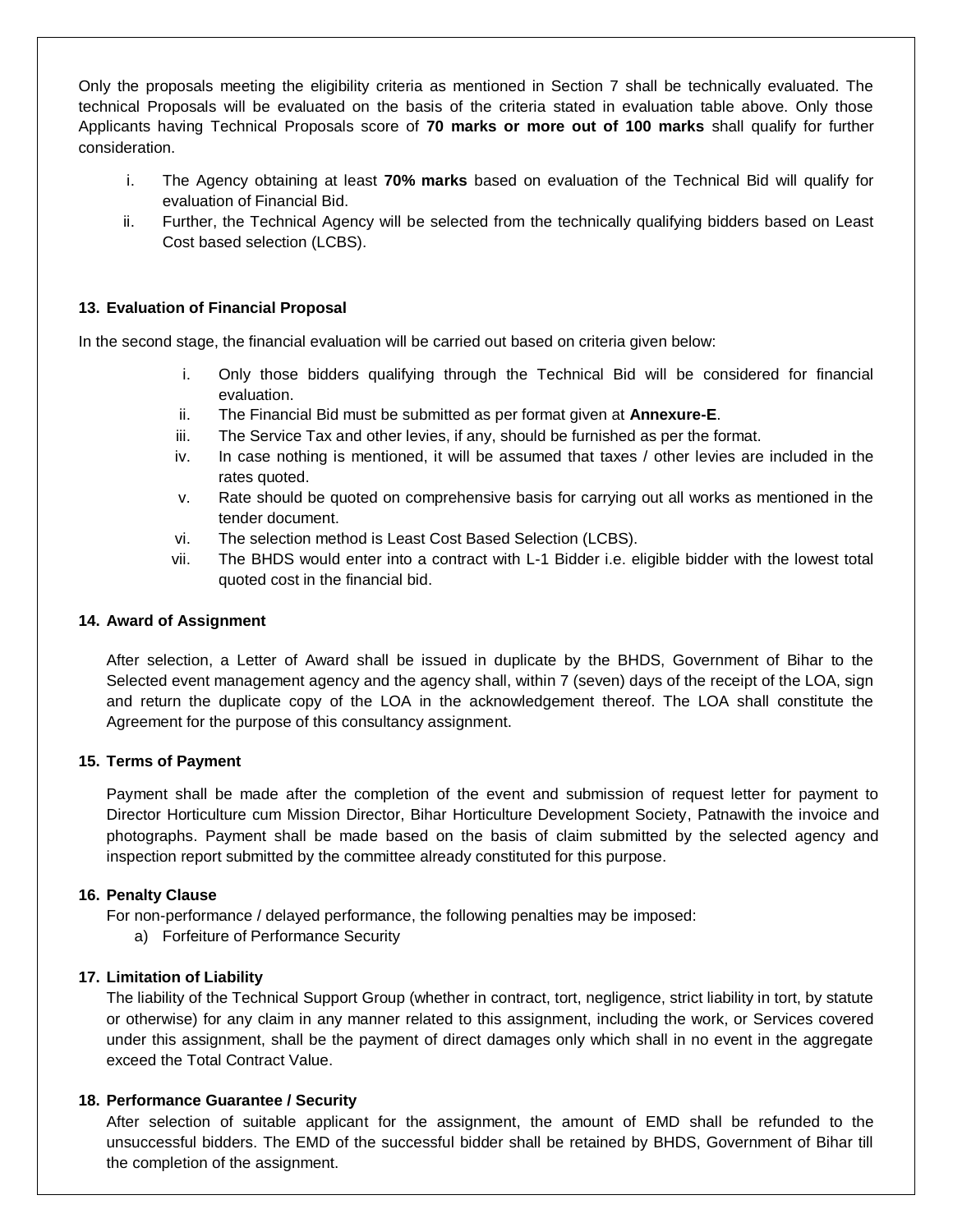In addition, performance security shall be obtained from the selected agency in the form of bank guarantee to the tune of 5% of the contract value. Performance security in the form of bank guarantee shall initially be valid till the end of this agreement and in case the assignment extends beyond the period, the validity of the bank guarantee shall be suitably extended.

#### **19. Contract Agreement**

The Successful bidder will have to execute contract agreement after issuance ofLoA.

#### **20. Amendment to RFP**

At any prior to the closing time and date of receipt of bids, the Department may for any reason, whether at its own initiative or in response to a clarification requested by the prospective bidders, modify the RFP document by an amendment in order to provide prospective bidder reasonable time for taking the amendment into account in preparing their bids, the Department may at its discretion, extend the last date for receipt of bids and/or make other changes in the requirements set out in the RFP.

#### **21. Disclaimer**

The Department shall not be responsible for any late receipt for any reasons whatsoever.

#### **22. The Department reserves the right**

- a) To relax or waive any of the conditions stipulated in this document as deemed necessary in the best interest of the government and the objective of the scheme without assigning any reasons thereof.
- b) To include any other items in the Terms of Reference at any time after consultation in the pre-bid meeting or otherwise.
- c) To facilitate evaluation of Proposals, the BHDS may, at its sole discretion seek clarification from any Applicant regarding its Proposal. Such clarification(s) shall be provided within the time specified by the BHDS for this purpose. Any request for clarification(s) and all clarification(s) on response thereto shall be in writing. If a bidder does not provide clarifications sought above within the specified time, its proposal shall be liable to be rejected. In case the Proposal is not rejected, the BHDS may proceed to evaluate the Proposal by construing the particulars requiring clarification to the best of its understanding.

#### **23. Right to reject any or all Proposals**

Notwithstanding anything contained in the RfP, the Bihar Horticulture Development Society reserves the right to accept or reject any Proposal and to annul the Selection Process and reject all Proposals at any time without any liability or any obligation for such acceptance, rejection, or annulment, and without assigning any reasons thereof.

The BHDS reserves the right to reject any Proposal if:

- a) At any time, a material misrepresentation is made or uncovered; or,
- b) The Consultant / Institution do not provide, within the time specified by the BHDS, the supplemental information sought by the BHDS for evaluation of the Proposal.

### **24. Miscellaneous**

The Selection Process shall be governed by, and constructed in accordance with, the laws of State and India and the Court at Patna shall have exclusive jurisdiction over all disputes arising under, pursuant to and /or in connection with the Selection Process.

#### **25. Validity of Proposal**

The proposal should be valid for a period not less than ninety (120) days from the due date for receiving the proposal.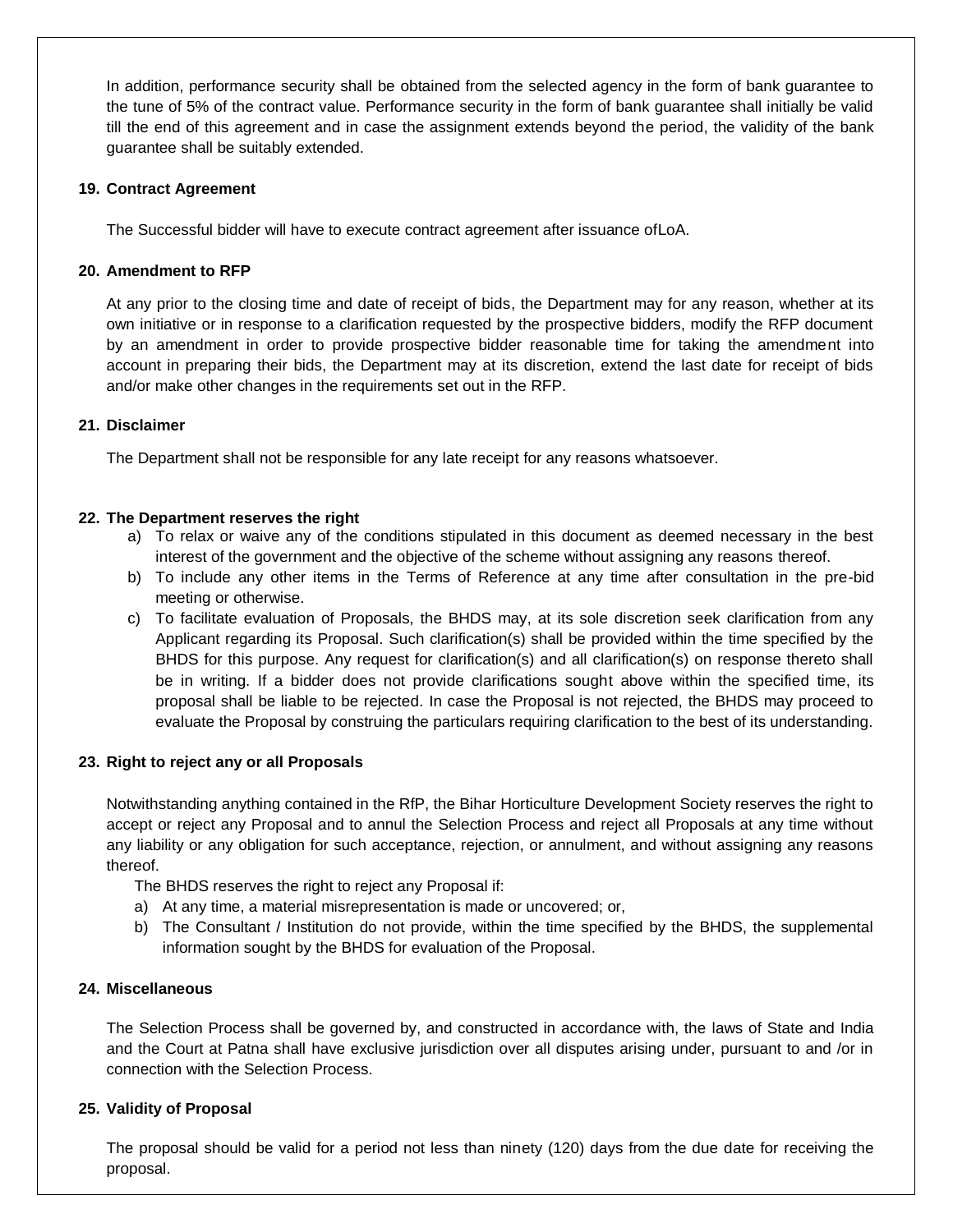### **26. Clarifications**

Any clarification sought may be directed to Director (Horticulture), Department of Agriculture, State Horticulture Mission, Bihar, 2<sup>nd</sup> Floor, Krishi Bhawan, Mithapur, Patna – 800001 Phone + Fax: 0612 – 2554772 | Email: [dir-bhds-bih@nic.in](mailto:dir-bhds-bih@nic.in)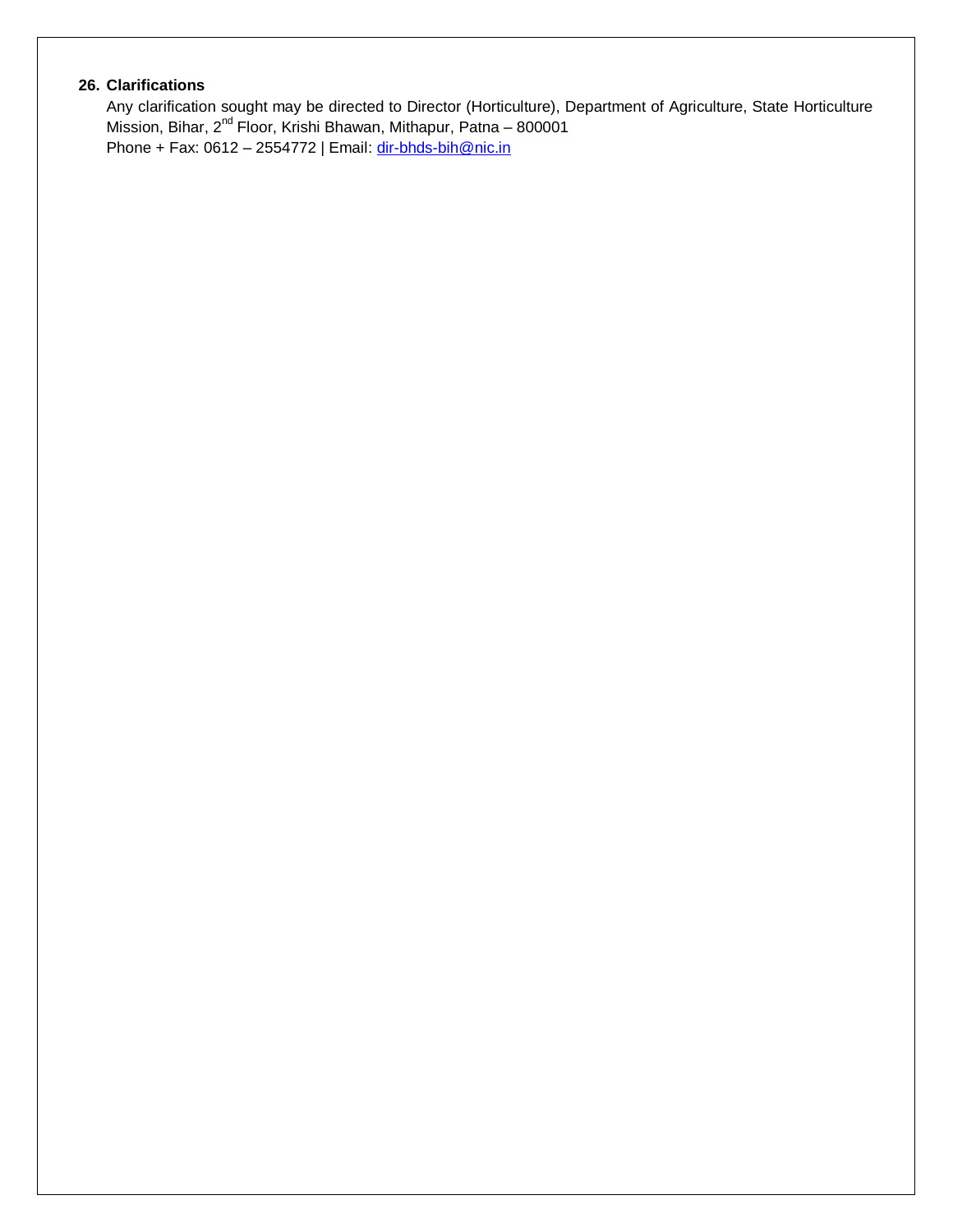#### **Annexure - A**

#### **TENDER ACCEPTANCE LETTER (To be given on Company letter head)**

Date:

To \_\_\_\_\_\_\_\_\_\_\_\_\_\_\_\_\_\_\_\_\_ \_\_\_\_\_\_\_\_\_\_\_\_\_\_\_\_\_\_\_\_\_ \_\_\_\_\_\_\_\_\_\_\_\_\_\_\_\_\_\_\_\_\_ Sub: Acceptance of Terms & Conditions of Tender Tender Reference No: Name of Tender /Work: Dear Sir,

1. I / We have downloaded / obtained the tender document(s) for the above mentioned 'Tender / Work' from the web sites(s) namely:

\_\_\_\_\_\_\_\_\_\_\_\_\_\_\_\_\_\_\_\_\_\_\_\_\_\_\_\_\_\_\_\_\_\_\_\_\_\_\_\_\_\_\_\_\_\_\_\_\_\_\_\_\_\_\_\_\_\_\_\_\_\_\_\_\_\_\_\_\_\_\_\_\_\_\_\_\_\_\_\_\_\_\_\_\_\_\_\_

\_\_\_\_\_\_\_\_\_\_\_\_\_\_\_\_\_\_\_\_\_\_\_\_\_\_\_\_\_\_\_\_\_\_\_\_\_\_\_\_\_\_\_\_\_\_\_\_\_\_\_\_\_\_ as per your advertisement, given in the above-mentioned websites(s).

- 2. I / We hereby certify that I / we have read the entire terms and conditions of the tender documents from Page No. \_\_\_\_\_\_ to \_\_\_\_\_ (including all documents like annexure(s), schedule(s), etc.), which form part of the contract agreement and I / we shall abide hereby by the terms / conditions / clauses contained therein.
- 3. The corrigendum(s) issued from time to time by your department / organization too has also been taken into consideration, while submitting this acceptance letter.
- 4. I / we hereby unconditionally accept the tender conditions of abovementioned tender document(s) / corrigendum(s) in its totality / entirety.
- 5. In case any provisions of this tender are found violated, then your department / organization shall without prejudice to any other right or remedy be at liberty to reject the tender / bid including the forfeiture of the full said earnest money deposit absolutely.

Yours faithfully,

(Signature of the Bidder, with Official Seal)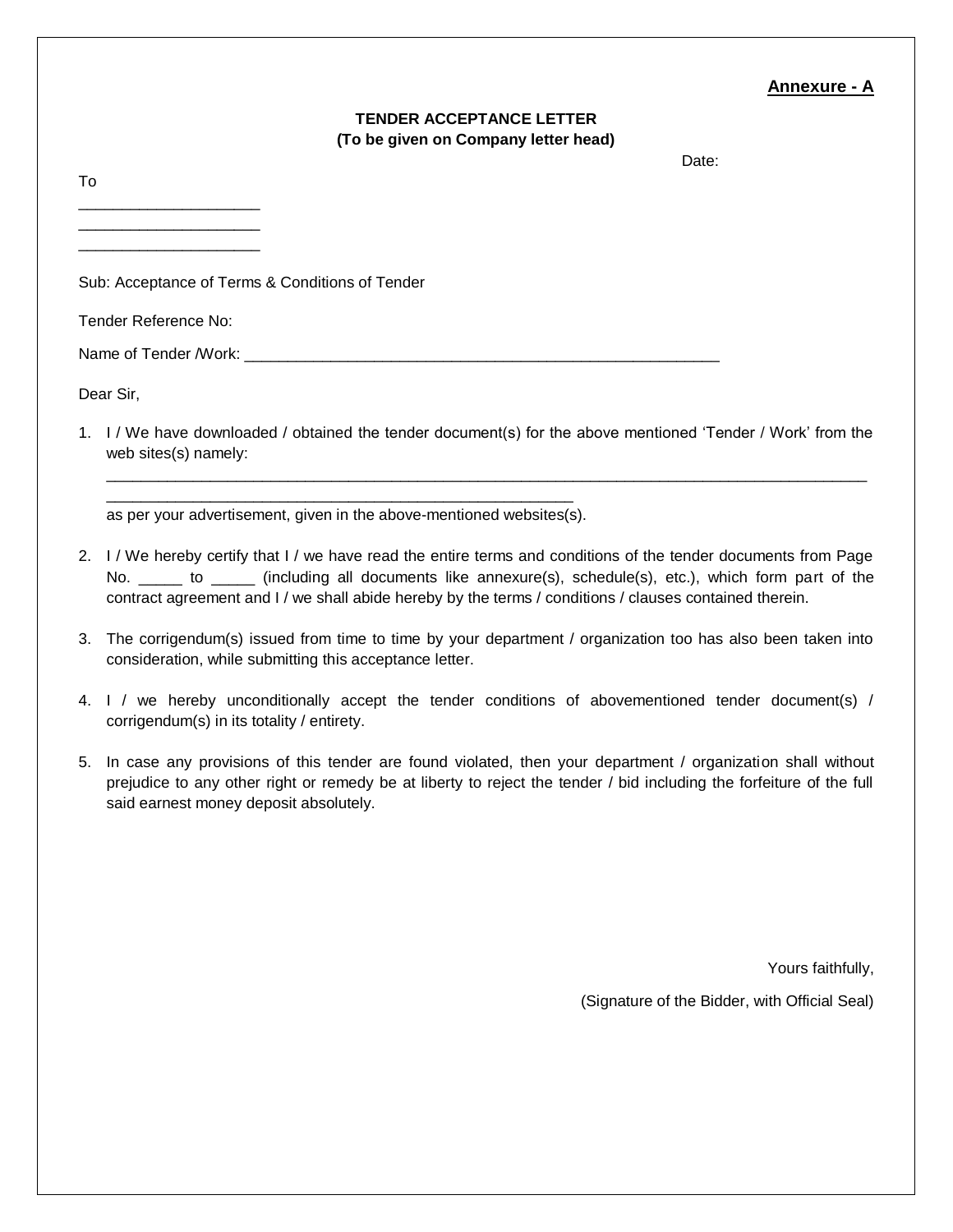# **Technical Bid Form**

**Sub**: Application for Selection of Event Management Agency for AAM Mahotsav

| <b>S.N.</b>      | <b>Particulars</b>                                        | <b>Details</b> |
|------------------|-----------------------------------------------------------|----------------|
| 1.               | Name & Address of the firm, Tel/ Fax/Email Details        |                |
| 2.               | Date of Establishment of Company (enclose evidence)       |                |
|                  | (Should be in existence for last three years)             |                |
| 3.               | Total work experience (In years)                          |                |
| 4.               | Office in Bihar (State). Details if any                   |                |
| 5.               | Annual Turn Over in the last three Financial years        |                |
|                  | (enclose balance Sheet, CA's Certificate)                 |                |
| 6.               | Is your firm a Proprietorship / Partnership or registered |                |
|                  | under the Companies Act. Please give details & enclose    |                |
|                  | Certificate                                               |                |
| $\overline{7}$ . | Branches (Enclose details with address & Telephone        |                |
|                  | $No.$ )                                                   |                |
| 8.               | Details of Income Tax Registration: (Enclose PAN          |                |
|                  | Details and latest income tax clearance certificate.)     |                |
| 9.               | GST Registration Details and enclose copy of latest       |                |
|                  | service tax clearance certificate                         |                |
| 10.              | Declaration for Manpower strength Number of               |                |
|                  | employees on the Organization's payroll (Annexure $- D$ ) |                |
| 11.              | <b>ISO</b> certification                                  |                |
| 12.              | Experience of providing turnkey solutions in              |                |
|                  | infrastructure, management and other services for         |                |
|                  | events and ceremonies of similar nature completed         |                |
|                  | successfully for any Govt., Semi-Govt, Public Sector and  |                |
|                  | private organizations in their own. (Copies of work order |                |
|                  | to be enclosed along with Annexure - C)                   |                |
| 13.              | Declaration of the bidder not being debarred/ blacklisted |                |
|                  | by any State Government or Central Government or          |                |
|                  | their instrumentalities (Annexure $- E$ )                 |                |
| 14.              | Any other information                                     |                |

This is to certify that I have read and understood the enclosed brief and other Terms & Conditions and all the supporting documents have been enclosed, and the information given by me is true to the best of my knowledge.

Date: Signature of Bidder (With Seal)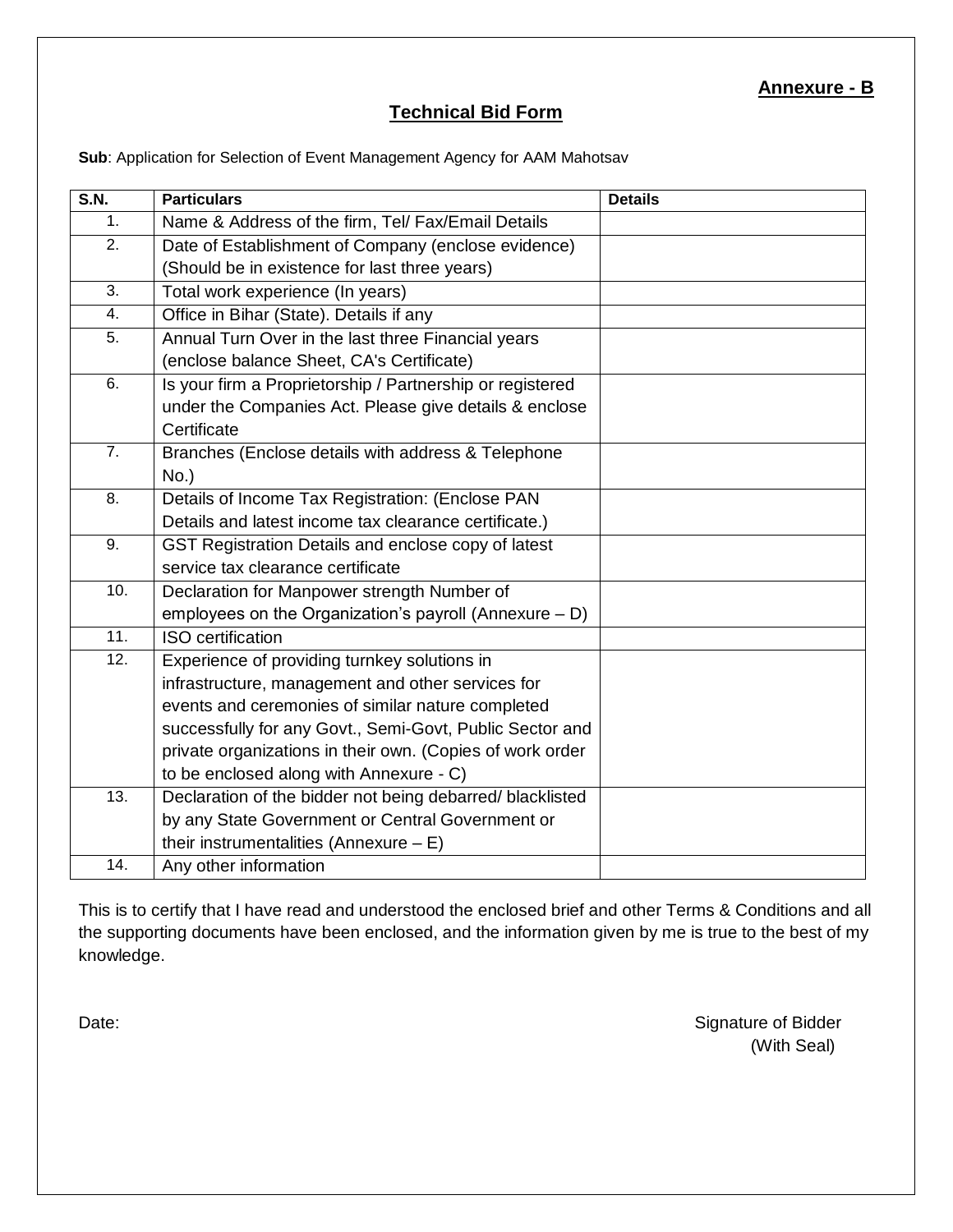# **Annexure - C**

#### **Firm Experience (summery of Events)**

[Using the format below, provide information on each event organized/ sponsorship obtained by your firm in the attached format with supporting documents]

| $\overline{\text{SN}}$ | Name and location of<br>the Event | Name and<br>address of<br>the client | Type of<br>client<br>(Government<br>/ Private) | Details of the<br><b>Event</b> | Nature of<br>support<br>with<br>specific<br>area<br>highlighted | <b>Any Other</b><br><b>Details</b> |
|------------------------|-----------------------------------|--------------------------------------|------------------------------------------------|--------------------------------|-----------------------------------------------------------------|------------------------------------|
|                        |                                   |                                      |                                                |                                |                                                                 |                                    |
|                        |                                   |                                      |                                                |                                |                                                                 |                                    |
|                        |                                   |                                      |                                                |                                |                                                                 |                                    |
|                        |                                   |                                      |                                                |                                |                                                                 |                                    |
|                        |                                   |                                      |                                                |                                |                                                                 |                                    |
|                        |                                   |                                      |                                                |                                |                                                                 |                                    |
|                        |                                   |                                      |                                                |                                |                                                                 |                                    |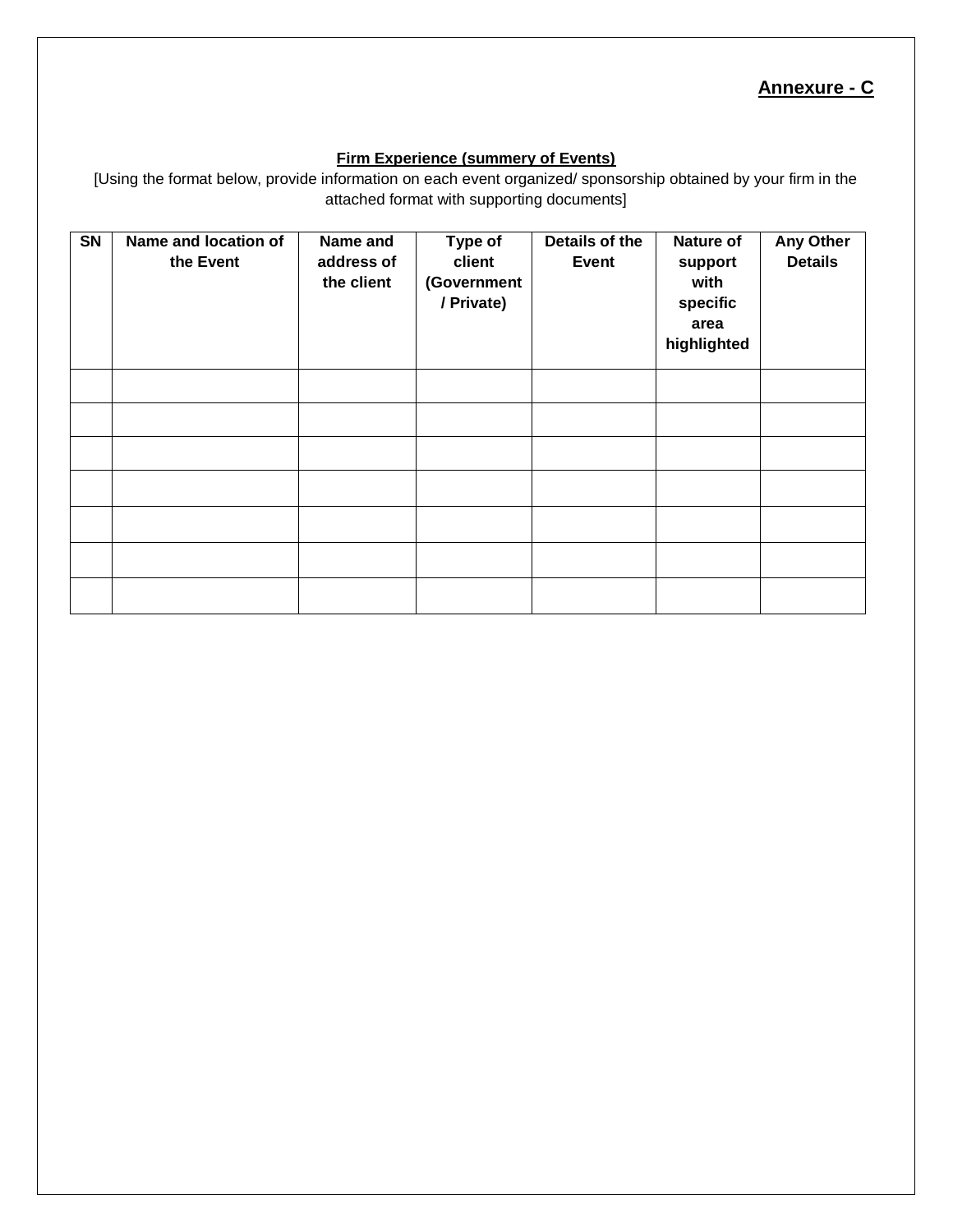## **Annexure - D**

# **Undertaking Total number employees in payroll of the organization**

We undertake that there are number of employees in the payroll of the(name of the bidder) directly engaged in providing event management services as on 31st December, 2021. The incorrect information may lead to disqualification and blacklisting. Name & signature of the HR Head of the bidder Name & signature of the authorized signatory

Name & signature of the HR Head of the bidder Name & signature of the authorized signatory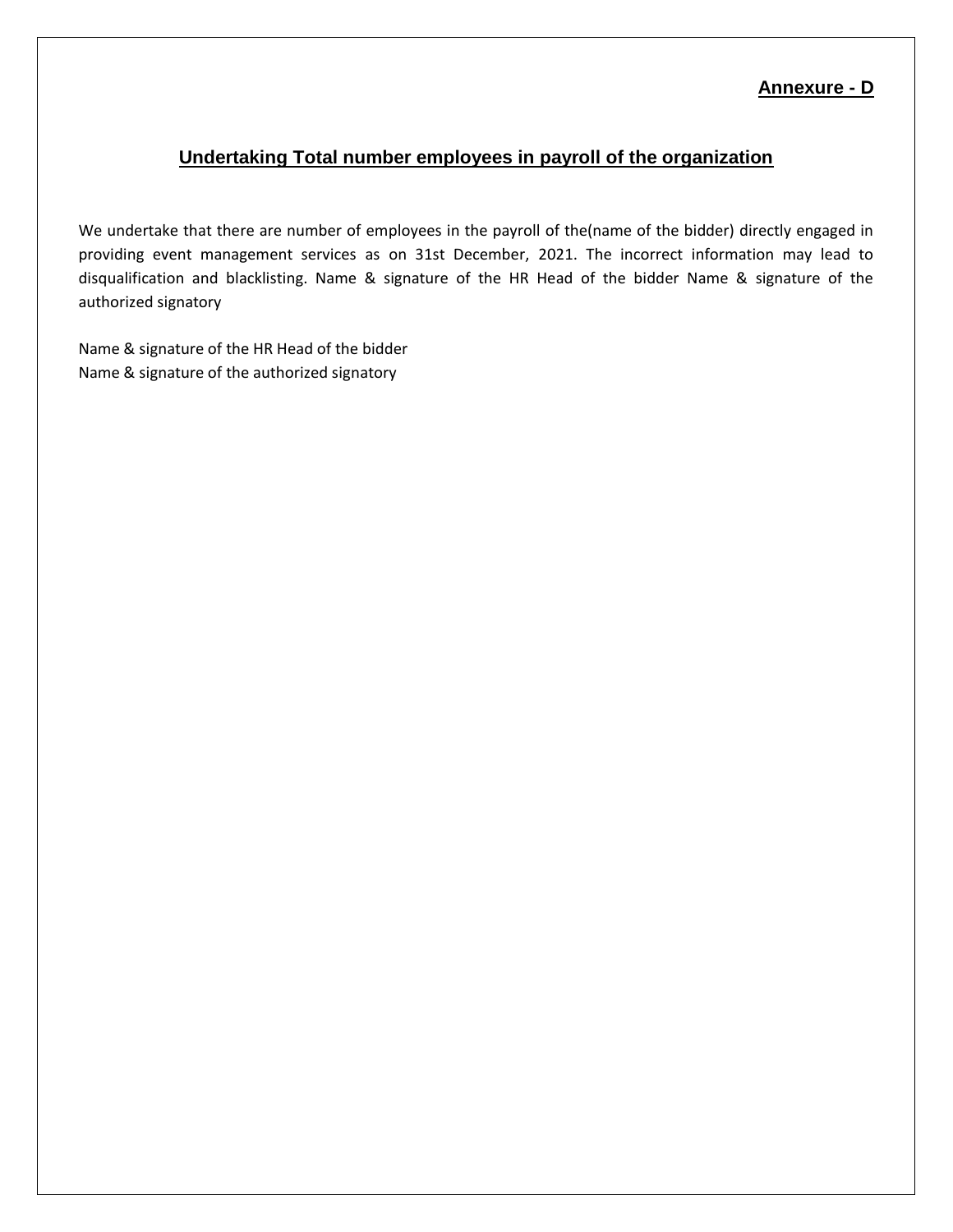# **Annexure - E**

# **Undertaking of not being debarred / blacklisted**

We certify that, we have neither failed to perform on any contract, as evidenced byimposition of a penalty or a judicial pronouncement or arbitration award, nor beenexpelled from any project or contract nor have had any contract terminated for breachon our part nor blacklisted nor debarred by any state/ central Government or theiragencies including Central/State Level Public Enterprises.

Name & signature of the HR Head of the bidder Name & signature of the authorized signatory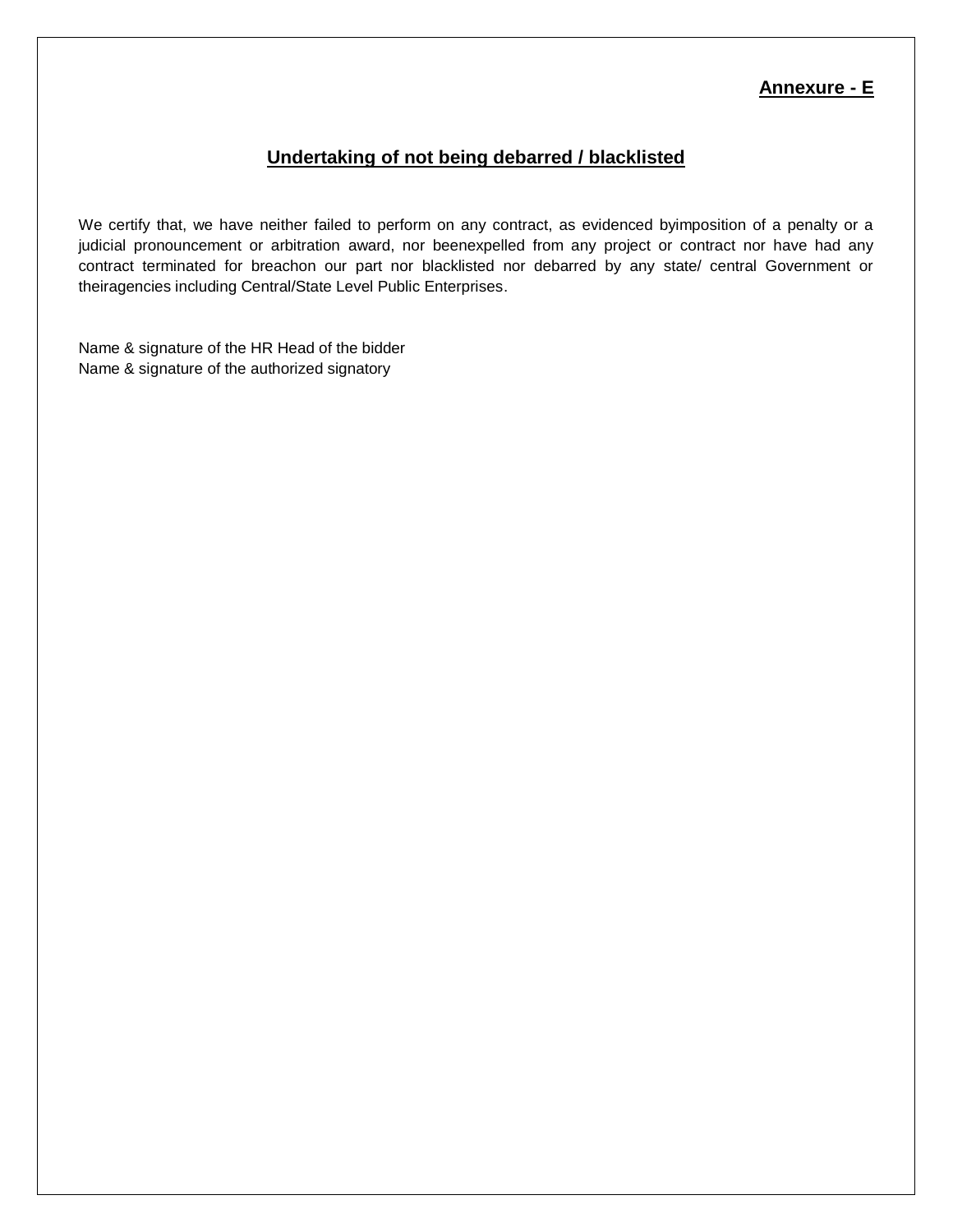# **Annexure - F**

# **Financial Bid Form (On the letter head of the bidder)**

# **Date:-**

To:

Director Horticulture cum Mission Director Bihar Horticulture Development Society Department of Agriculture Patna, Bihar

#### Sir,

Submission of Proposal against your RFP dated………

Our Financial Proposal as below:

| S.N.                    | Particulars                                          | Specification                                                                                                                   | Appr<br>OX.<br>Qty./<br>Sqft | D<br>ay<br>S | Unit<br>rate | Total<br>cost(I)<br>NR) |
|-------------------------|------------------------------------------------------|---------------------------------------------------------------------------------------------------------------------------------|------------------------------|--------------|--------------|-------------------------|
| $\mathbf{1}$            | <b>Gate-Customized</b>                               |                                                                                                                                 | $\mathbf{1}$                 | 3            |              |                         |
| 1.1                     | Big Gate - Customize                                 | with Wooden<br>Structure, Bamboo<br>Support, 3D Painting, Theme<br>Decoration etc.                                              |                              |              |              |                         |
| 1.2                     | Big Gate - Side Wall                                 | Size $23 \times 8 \times 2 = 368$ sft                                                                                           |                              |              |              |                         |
| 1.3                     | Big Gate - Back Wall                                 | Size 24 x10 x 2 = 480 sft                                                                                                       |                              |              |              |                         |
| 1.4                     | Big Gate - Back Piller                               | Top Size $23 \times 2 \times 2 = 92$ sft<br>and Leg 10 x 2 x 16 pieces<br>$=320 \text{ sft} + 92 \text{ sft} = 412 \text{ sft}$ |                              |              |              |                         |
| 1.5                     | Small Gate -                                         | Top Size $30 \times 4 \times 4$ side = 480<br>sft and Leg $14 \times 4 \times 4 \times 2$<br>pieces = $448 + 480 = 928$ sft     |                              |              |              |                         |
| $\overline{\mathbf{2}}$ | <b>Hall Set up along with sitting</b><br>arrangement |                                                                                                                                 |                              | $\mathbf 2$  |              |                         |
| 2.1                     | Stage-Customize with carpet                          | 32 ft X 20 ft=640                                                                                                               | $\overline{2}$               |              |              |                         |
| 2.2                     | <b>Flower Decoration</b>                             | Two Times (Day-two and<br>Day-three)                                                                                            | $\overline{2}$               |              |              |                         |
| 2.3                     | <b>Head Table for Stage</b>                          | table with Cloth Masking                                                                                                        | 6                            |              |              |                         |
| 2.4                     | Leather Chair for Stage                              | chair with White Cloth Towel                                                                                                    | 11                           |              |              |                         |
| 2.5                     | LED Screen $(P-3)$                                   | $32 \times 10 \text{ft} = 320$                                                                                                  | $\mathbf{1}$                 |              |              |                         |
| 2.6                     | Podium                                               | one side                                                                                                                        | $\mathbf{1}$                 |              |              |                         |
| 2.7                     | LED TV 42 inch                                       | Two                                                                                                                             | $\overline{2}$               |              |              |                         |
| 2.8                     | Sound System for Stage & Ground                      | Box &amplifier, Mike, Podium<br>mike, cordless hand mike etc.                                                                   | $\mathbf{1}$                 |              |              |                         |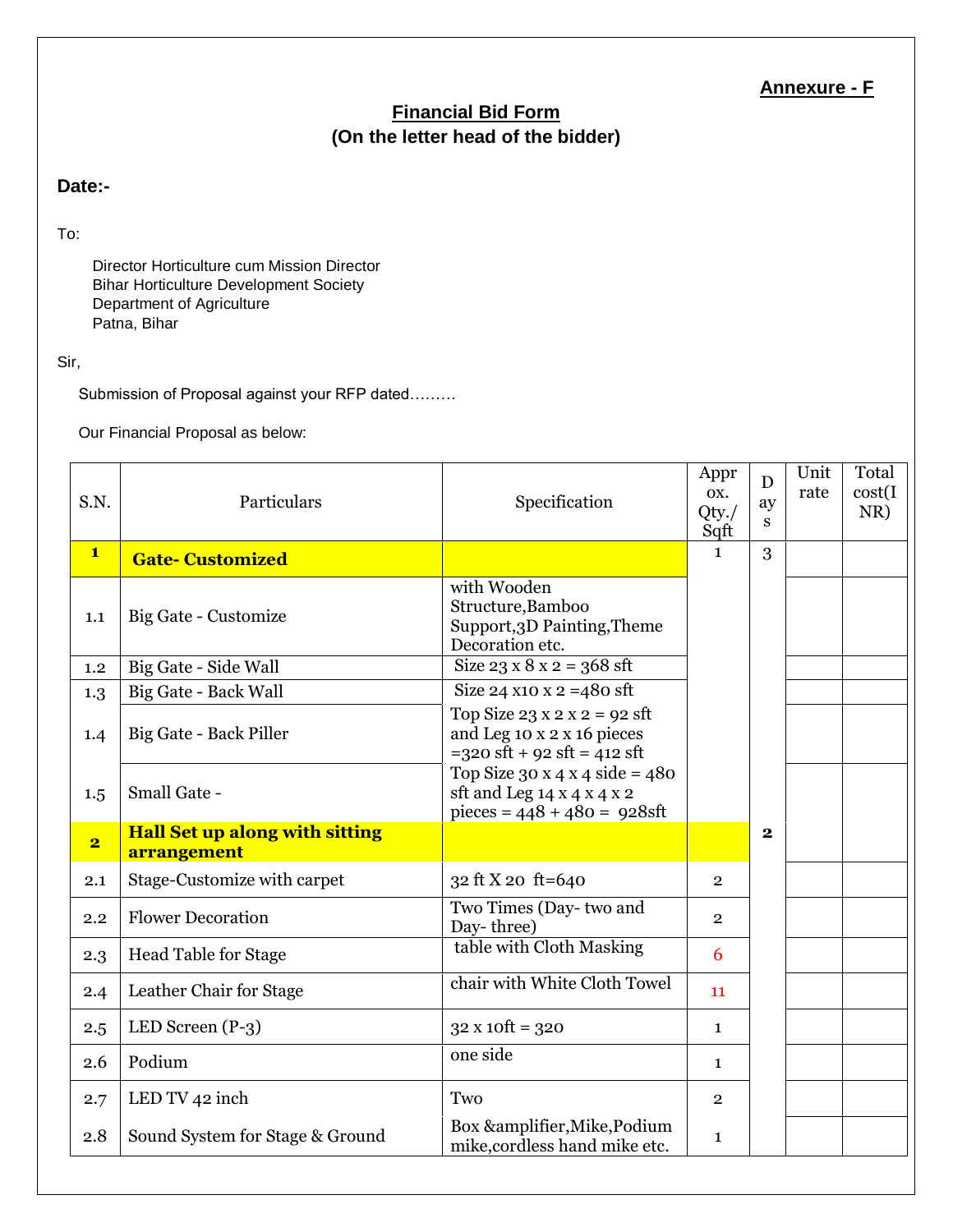|                         |                                                                           | Metal Light (Ground lighting<br>(general)                   | 50             |          |  |
|-------------------------|---------------------------------------------------------------------------|-------------------------------------------------------------|----------------|----------|--|
| 2.9                     | Light                                                                     | Par Light (Lighting for entire<br>park)                     | 30             |          |  |
| 2.10                    | Main line cabling for entire hall                                         | for DG set                                                  | $\mathbf{1}$   |          |  |
| 2.11                    | PA systems in entire hall                                                 |                                                             | 1              |          |  |
| 2.12                    | Sofa (Leather) 2-seater with glass table                                  |                                                             | 8              |          |  |
| 2.13                    | Sofa (Steel) threeseater                                                  | with Cover                                                  | 8              |          |  |
| 2.14                    | VIP Chair with cover                                                      |                                                             | 250            |          |  |
| $\overline{\mathbf{3}}$ | <b>Fabrication work for Exhibits</b><br><b>Display</b>                    |                                                             | $\overline{2}$ | 3        |  |
| 3.1                     | Attractive exhibits fabrication with all<br>inputs                        | As per requirement                                          | $\mathbf{1}$   |          |  |
| 3.2                     | <b>Flower Decoration</b>                                                  | As per requirement                                          |                |          |  |
| $\overline{4}$          | <b>Stalls</b>                                                             |                                                             | $\mathbf{1}$   | $\bf{2}$ |  |
| 4.1                     | Display-cum- sell stall                                                   | Stall with Carpet, 2 Chair,<br>1Tabel ,3 Spot Light & Power |                |          |  |
| 4.2                     | Departmental stall (Octinam stall)<br>Corona Protection zone-cum- medical | pluck, Name Board Vinyle                                    | 10             |          |  |
| 4.3                     | help Desk (Octinam stall)                                                 |                                                             |                |          |  |
| 4.4                     | Registration work for 5 persons with all<br>inputs                        |                                                             |                |          |  |
| $5\overline{)}$         | <b>Kits for farmers, VIP and media</b><br>person                          |                                                             | $\overline{2}$ |          |  |
| 5.1                     | Khadi Cloth Bag                                                           | With Logo Printing                                          | 500            |          |  |
| 5.2                     | Note Pad                                                                  | With Logo Printing on Cover<br>Page                         | 500            |          |  |
| 5.3                     | Pen with logo print                                                       | <b>With Logo Printing</b>                                   | 500            |          |  |
| 5.4                     | Mask                                                                      | With Logo Printing                                          | 500            |          |  |
| $\boldsymbol{6}$        | <b>Still, Videography</b>                                                 |                                                             |                | $\bf{3}$ |  |
| 6.1                     | Still Photography                                                         | Canon D7 Camera with<br>Cameraman                           | $\mathbf{1}$   |          |  |
| 6.2                     | Videography                                                               | Sony HD camera with<br>cameraman                            | $\overline{2}$ |          |  |
| 6.3                     | Video Editing & Photo Album                                               |                                                             | $\mathbf{1}$   |          |  |
| $\overline{7}$          | <b>Inaugural Session Related</b><br><b>Material</b>                       |                                                             |                |          |  |
| 7.1                     | <b>Instant I Card Printing</b>                                            | With 2Operator & 2Computer<br>System                        | 400            |          |  |
| 7.2                     | Lenyard                                                                   | With Logo Printing                                          | 400            |          |  |
| 7.3                     | Software making of Ticket                                                 |                                                             | $\mathbf{1}$   |          |  |
| 7.4                     | <b>Ticket Printing Machine rental</b>                                     | With Operator & Computer<br>System                          | 1              |          |  |
| 7.5                     | <b>Inaugural Materials</b>                                                | Lamp<br>Lighting, Ribbon, Scissors, Tra                     | 1              |          |  |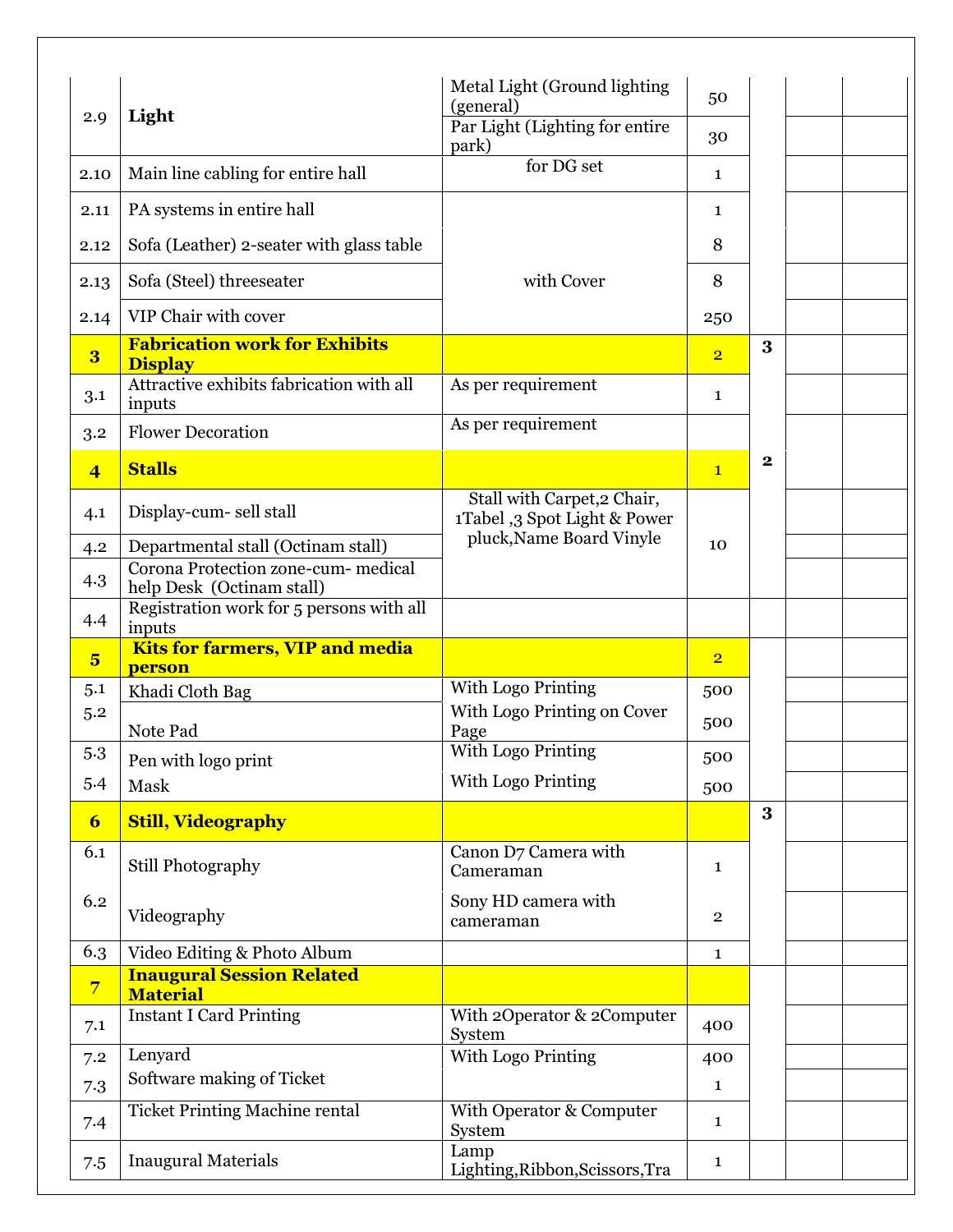|      |                                                                       | y etc.                                                          |                |   |  |
|------|-----------------------------------------------------------------------|-----------------------------------------------------------------|----------------|---|--|
| 8    | <b>Garden Area/selfie point</b>                                       |                                                                 |                |   |  |
| 8.1  |                                                                       | Theme based Decoration and<br>selfie point                      | 5              |   |  |
| 8.2  |                                                                       | Mango inflatable with<br>manpower                               | $\overline{2}$ |   |  |
| 8.3  |                                                                       | Sky Balloon (Nitrogen gas)                                      | $\mathbf{1}$   |   |  |
| 9    | <b>Trophy/memento</b>                                                 |                                                                 |                |   |  |
| 9.1  | Trophy/Memento Grade 1 for VIP                                        | As per approved design                                          | 15             |   |  |
| 9.2  | Trophy/Memento for others as per<br>approved design                   |                                                                 | 80             |   |  |
| 10   | <b>Materials for exhibit display</b>                                  |                                                                 |                | 3 |  |
| 10.1 | <b>Basket</b>                                                         | Flat basket Min.18" Dia x 3"<br>Depth                           | 2500           |   |  |
| 11   | <b>Power consumption</b>                                              |                                                                 |                |   |  |
| 11.1 | <b>GEN SET</b>                                                        | <b>82 KVA</b>                                                   | $\mathbf{1}$   |   |  |
| 11.2 | <b>GENSET</b> (FARE)                                                  |                                                                 |                |   |  |
| 11.3 | <b>GEN SET</b>                                                        | <b>82 KVA</b>                                                   | $\mathbf{1}$   |   |  |
| 11.4 | <b>GENSET</b> (FUEL)                                                  |                                                                 |                |   |  |
| 11.5 | <b>GEN SET</b>                                                        | 82 KVA (working as per<br>requirment)                           | $\mathbf{1}$   |   |  |
|      |                                                                       |                                                                 |                | 3 |  |
| 12   | <b>Additional</b>                                                     |                                                                 |                |   |  |
| 12.1 | Flag with Flag Pole - Big                                             | 20 <sub>ft</sub>                                                | 20             |   |  |
| 12.2 | Flag with Flag Pole - Small                                           | 10 <sub>ft</sub>                                                | 50             |   |  |
| 12.3 | T-Shirt Collar                                                        | with Logo Printing                                              | 50             |   |  |
| 12.4 | Cap                                                                   | with Logo Printing                                              | 50             |   |  |
| 12.5 | Wooden Table                                                          | With Frill & Cover                                              | 25             |   |  |
| 12.6 | 3 D Logo                                                              | with Wooden<br>Structure, Bamboo<br>Support, 3D Painting, Theme |                |   |  |
| 12.7 | <b>Schemes Branding</b>                                               | Decoration etc<br>Entire hall                                   |                |   |  |
| 13   | <b>Logistical arrangement</b>                                         |                                                                 |                |   |  |
| 13.1 | House Keeping with cleaning materials<br>and manpower                 |                                                                 | 6              |   |  |
| 13.2 | <b>Supporting Staff</b>                                               |                                                                 | 15             |   |  |
|      | Total Cost of the event (AAM Mahotsav)                                |                                                                 |                |   |  |
|      |                                                                       |                                                                 |                |   |  |
|      | GST(XX%)<br>Total Cost of the event -AAM Mahotsav including GST (INR) |                                                                 |                |   |  |